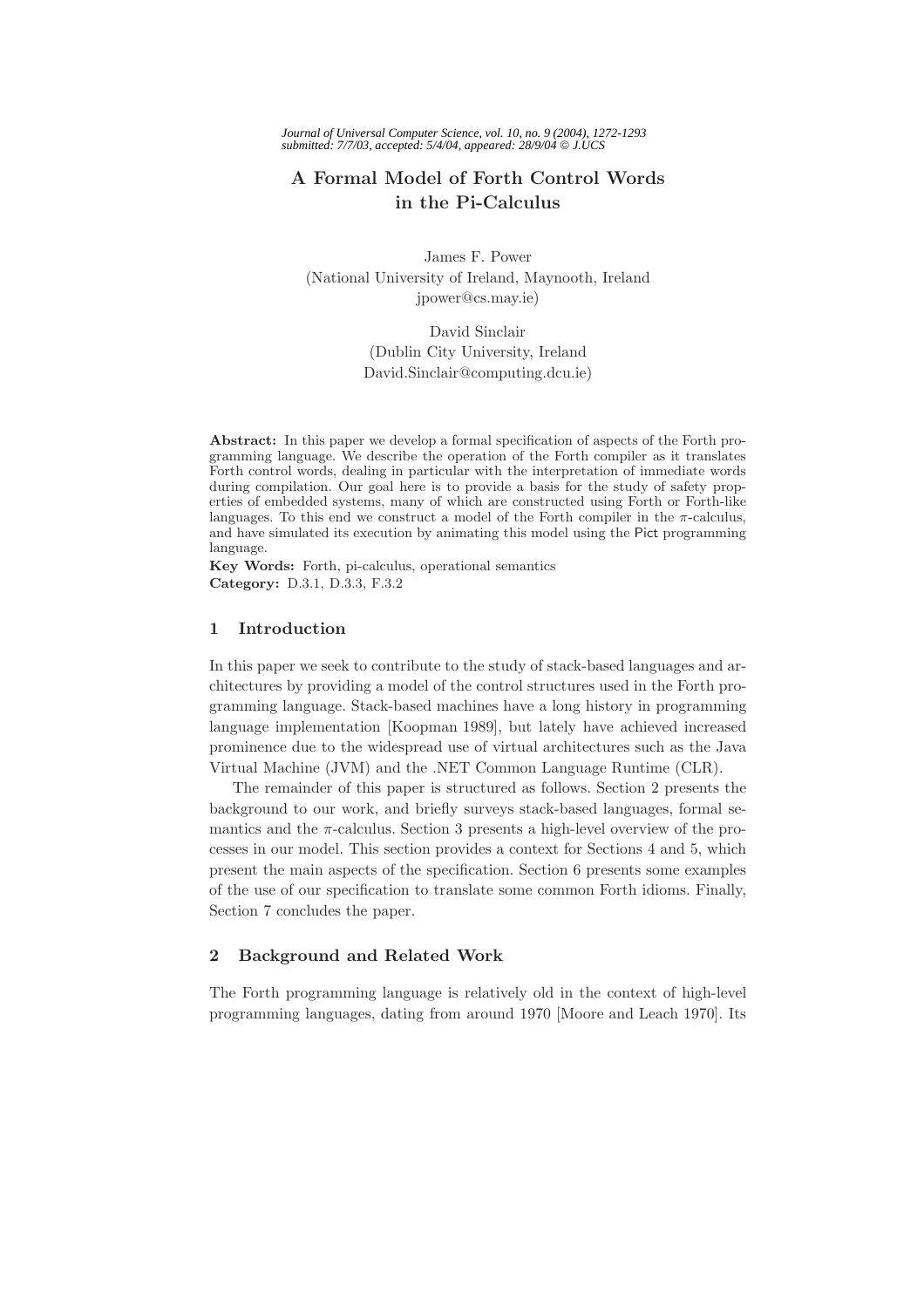emphasis on high performance coupled with a small memory footprint has helped establish the language, particularly in relation to embedded microcontroller systems and similar industrial applications. Reflecting this, Forth has been standardised by both ANSI and the ISO [ISO 1997].

In this section we give an overview of stack-based machines and point to some of the strengths and weaknesses of existing implementations of this approach. In particular we highlight the importance of formal models in establishing safety properties, particularly in relation to Forth's control structures. We also present an overview of the  $\pi$ -calculus, the formalism used later in the paper to model the interaction between the processes in the Forth compiler.

### **2.1 Stack-Based Machines**

In the extreme case a stack-based language will insist on all programming activities being performed directly on the stack, including expression evaluation, local variable storage, parameter passing and the return of result values from functions. More realistically, many such languages will mask these basic operations with a friendlier syntax.

Much of the original motivation for the use of stack-based machines in programming language translation was as an abstract "machine code". Such languages were low-level enough to allow straightforward translation to a given assembly language for a specific architecture, but yet sufficiently high-level to allow the compiler-writer ignore many implementation details, most particularly the number and nature of the target architecture's registers.

The development and increasing popularity of the Java programming language [Gosling et al. 1996] and the JVM [Lindholm and Yellin 1996] have sparked renewed interest in the pragmatics surrounding stack-based language design. The Java language technology typically involves a Java compiler that translates Java programs into bytecode, along with an interpreter/compiler (the JVM) that executes this code. However, such systems still have difficulty in competing with Forth-based applications in terms of speed and memory efficiency [Barr and Frank 1997], although the situation is improving.

One of the major features of the JVM is also one of its major overheads the use of stack-safe code that can be statically verified. Coupled with garbage collection and other security features, the JVM is probably at the extreme end of "safe" virtual machines. A more pragmatic approach, exemplified by the .NET Common Language Runtime [ECMA-335 2001], is to explicitly identify "unverifiable code" sections where pointer manipulation and manual memory allocation can happen.

Forth combines a distinctive postfix stack-based programming approach with a remarkably economical syntax. While fundamentally similar to the JVM and CLR architectures, Forth differs from both the JVM and CLR in that it does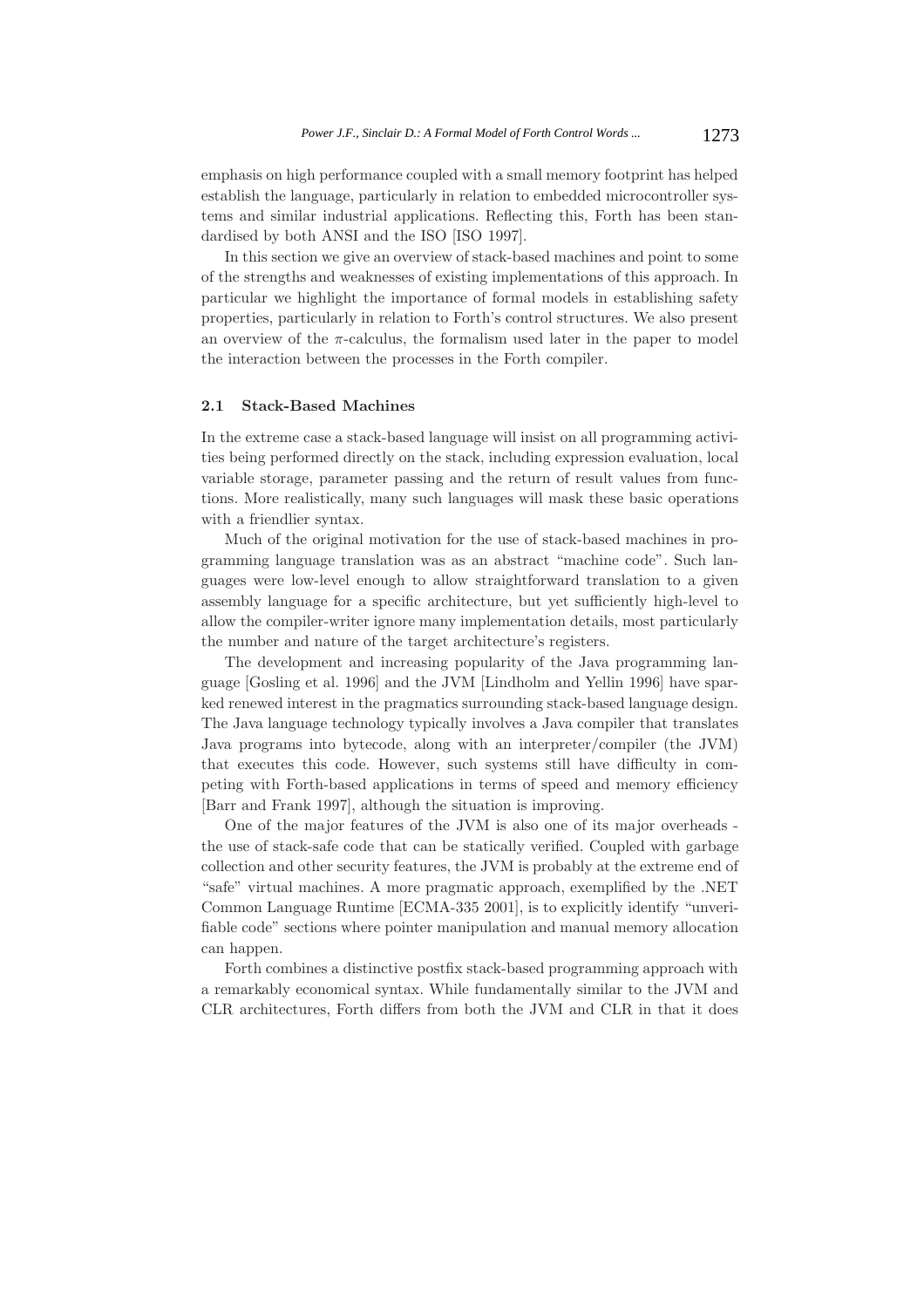not provide direct primitive support for classes and objects. However, Forth does provide a flexible yet structured approach to the implementation of flow of control that contrasts sharply with that of the JVM and CLR, and it is Forth's implementation of these structures that forms the focus of this paper.

Forth control structures are a unique combination of high-level structured concepts with the flexibility of low-level test-and-branch operation. Further, Forth is unusual in that it allows the programmer define new control words, providing for a variety of possible constructs. One disadvantage of this approach, however, is that these control words can increase the complexity of the code, and can cause unexpected side-effects if used incautiously.

Systems such as the JVM and CLR incur significant performance overheads by dealing with safety properties at run time, using a bytecode verifier. Indeed, one alternative to JVM bytecode, also designed to allow safe, mobile code, deliberately preserves high-level control structures for this reason [Franz 1998]. However, in industrial critical applications, and particularly with embedded systems, run-time failures are unacceptable, and considerable emphasis is placed on testing and static verification of the software.

## **2.2 Formal Semantics and the** *π***-Calculus**

In the following sections we present a formal model of the Forth compiler, highlighting the compilation of Forth control words. Providing formal definitions of programming languages is a well-established field, usually known as formal semantics (see e.g. [Watt 1991] for a survey) and, in this context, our definition would most likely be classed as an *operational semantics* of Forth.

However, the structure of the Forth compiler lends itself to a particular form of specification. Specifically, the operation of Forth is most often described in terms of the Forth engine's concurrent interactions with the control, data and return stacks, with the total effect being the parallel composition of these interactions. Thus the words in a Forth program become events that trigger changes in the processes representing the Forth stacks, along with other internal structures such as the dictionary.

This contrasts with the *compositional* approach typically taken in denotational descriptions, such as in [Schmidt 1986], and the *structural* approach taken in modern operational semantics, as in [Hennessy 1990]. Our model differs from these approaches since, for both compositional and structural approaches, the definition is structured around the (abstract) syntax of the programming language being defined. This makes sense for high-level languages which express control using nested syntactic structures (such as if statements, while-loops etc.), but is not so appropriate to Forth, where a program is simply a sequential list of words, with no real nesting.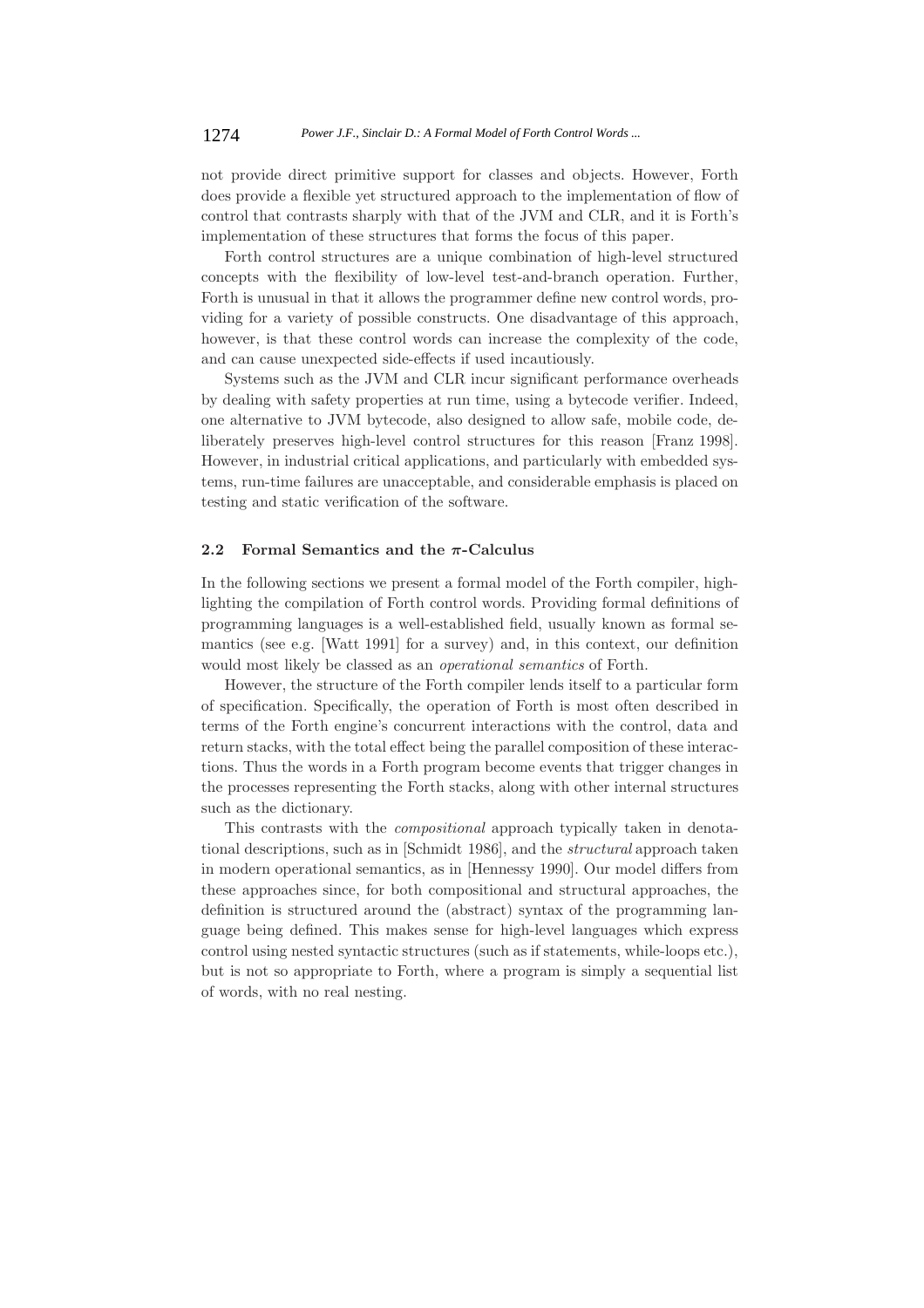We take a different approach, making the processes of the Forth system central to our model, and viewing the program text as a stream of events which affect these processes. In this, our semantics bears a similarity to previous specifications of aspects of Forth, such as [Knaggs 1993] and particularly [Stoddart 1996]. However, these specifications concentrated on the execution of Forth programs, whereas our specification also incorporates the actions of the Forth compiler. An alternative approach [Pöial 1993] employs Hoare-style axioms to a fragment of Forth, but appears to treat compile-time words as primitives in the language. More recently [Pöial 2003] presents a type system for inferring stack safety for similar fragments of Forth, but also does not deal with compile-time semantics.

The modelling formalism that we have chosen to use here is the  $\pi$ -calculus [Milner 1999, Sangiorgi and Walker 2001]. The  $\pi$ -calculus provides a primitive set of operations for describing the interactions between communicating processes, as well as allowing for the movement of communication channels between these processes. This formalism is not typically used to specify the formal semantics of programming languages ([Röckl and Sangiorgo 1999] is an exception, but even this concentrates on concurrency aspects of the language).

However, we believe that the  $\pi$ -calculus is particularly suited to providing an operational model of the web of interactions between various components of the Forth system. To model the Forth system it is necessary to allow for a number of interacting processes which may include either compile-time or run-time behaviour, as the system switches from compiler to interpreter mode. In addition, the use of immediate and postponed words within word definitions further enmeshes these processes, making their presentation using standard structural approaches quite difficult. Also, the basic purpose of the Forth compiler, the definition of new words, finds a natural model in the  $\pi$ -calculus primitives for the creation and movement of names between processes, and the necessary reconfiguration of communications between these processes.

We will not give a full presentation of the  $\pi$ -calculus here; we seek only to introduce the notation used in the rest of this paper. The two main *events* that can occur are:

- $c(n)$ , denoting the receipt of some message, hereby named n, along a channel c, and
- $-\overline{c}\langle n \rangle$ , denoting the sending of some existing name n out along the channel c

In the  $\pi$ -calculus channels are first-order objects; that is, channels can be sent and received along other channels. The silent event,  $\tau$  denotes an internal action, hidden to other processes.

For our purposes, *processes* can then be described as:

 $-e.P$ , where e is an event and P is a process - the process P here is guarded by the event  $e$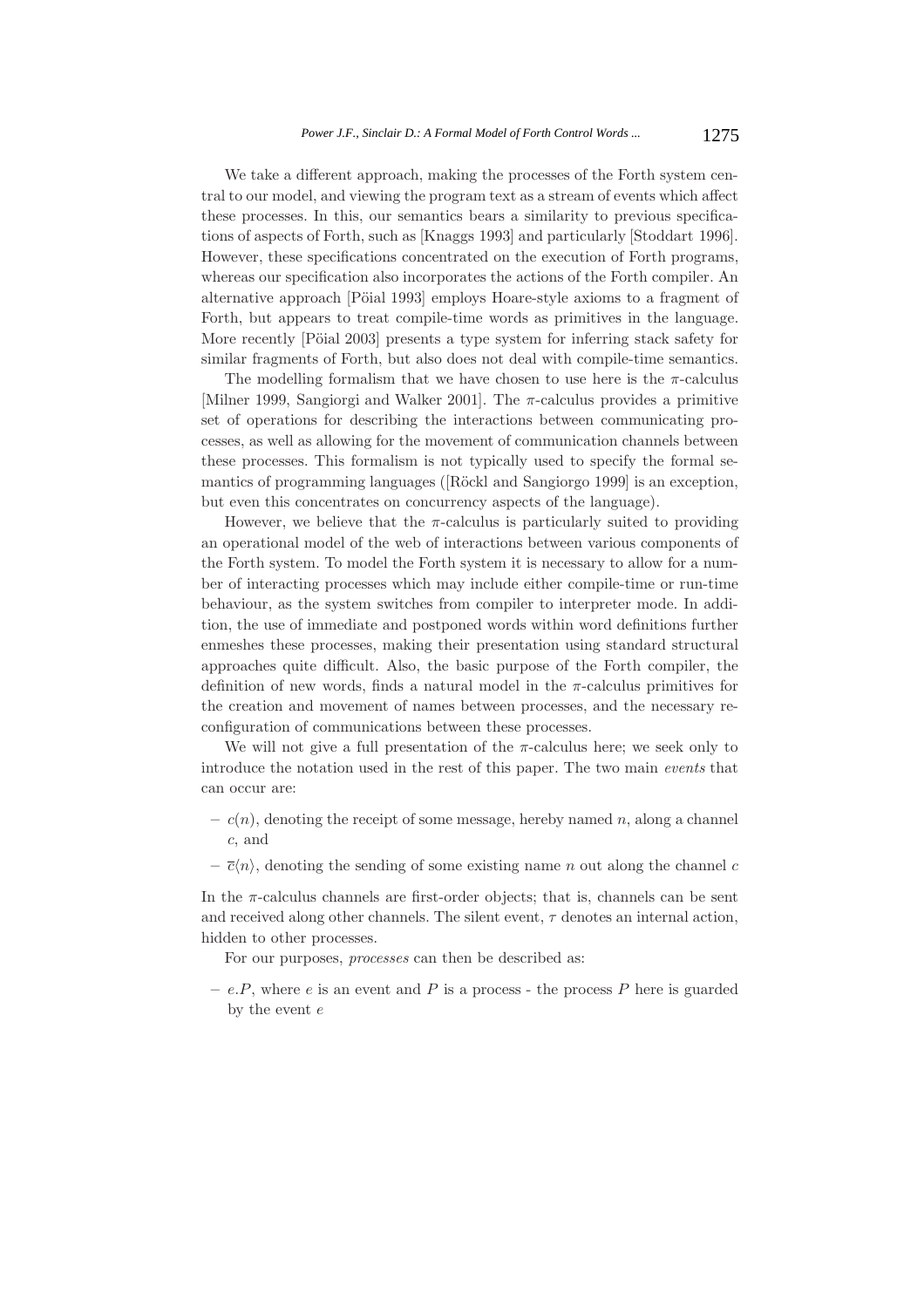- $P_1 + P_2$  denoting nondeterministic choice between processes  $P_1$  and  $P_2$
- $P_1 | P_2$ , which denotes the processes  $P_1$  and  $P_2$  being run in parallel
- **–** new a (P) introducing (and binding) the new name a in process P
- $P_1; P_2$ , which denotes the sequential composition of processes  $P_1$  and  $P_2$ <sup>1</sup>

Two processes running in parallel may use guards to synchronise; the basic *reaction rule* formalises the synchronisation in a manner similar to β-reduction in the lambda calculus:

$$
(x(y).P + M) | (\overline{x}\langle z \rangle.Q + N) \rightarrow \{z/y\}P | Q
$$

#### **2.3 Notation**

To increase the readability of our specification, we use some notational conveniences not primitive to the  $\pi$ -calculus:

- We use macro-like definitions to give names to processes; thus  $P(n) \stackrel{\text{def}}{=} Q$ defines the macro  $P$  indexed by  $n$ , defined to be the same as process  $Q$  after suitable substitution for parameter n.
- Tuples are represented using square brackets; for example:  $[x, y]$  is the pair consisting of  $x$  and  $y$ .
- − We use  $l_1$ <sup> $\wedge$ </sup>l<sub>2</sub> to represent the concatenation of lists  $l_1$  and  $l_2$ , and overload this notation to also apply to list elements. We use the constant  $Nil$  to represent the empty list, and the functions hd and tl to represent the usual list head and tail operations.
- $-$  If both  $s_1$  and  $s_2$  are strings we will use  $s_1^{\wedge} s_2$  to represent their (string) concatenation.

All of the specifications presented in the following sections have been typechecked and tested using the Pict system [Pierce and Turner 1997], a programming language based closely on the  $\pi$ -calculus. The specification was translated almost directly into Pict, which helped to check the consistency of the model, and, as an executable language, allowed us to simulate the actions of the compiler as it dealt with various configurations of Forth source code. The full Pict source code is presented in [Power and Sinclair 2001].

# **3 Overview of the Model**

The Forth programming language is characterised by the fact that it is not only a stack-based language, but also a semi-compiled language. A Forth program

<sup>&</sup>lt;sup>1</sup> If we assume that every process performs the action  $\overline{done}$   $\langle$  as its last action we can define sequential composition as a special case of parallel composition.

 $P; Q \stackrel{\text{def}}{=} \text{new start}(\{start/done\}P \mid start.Q)$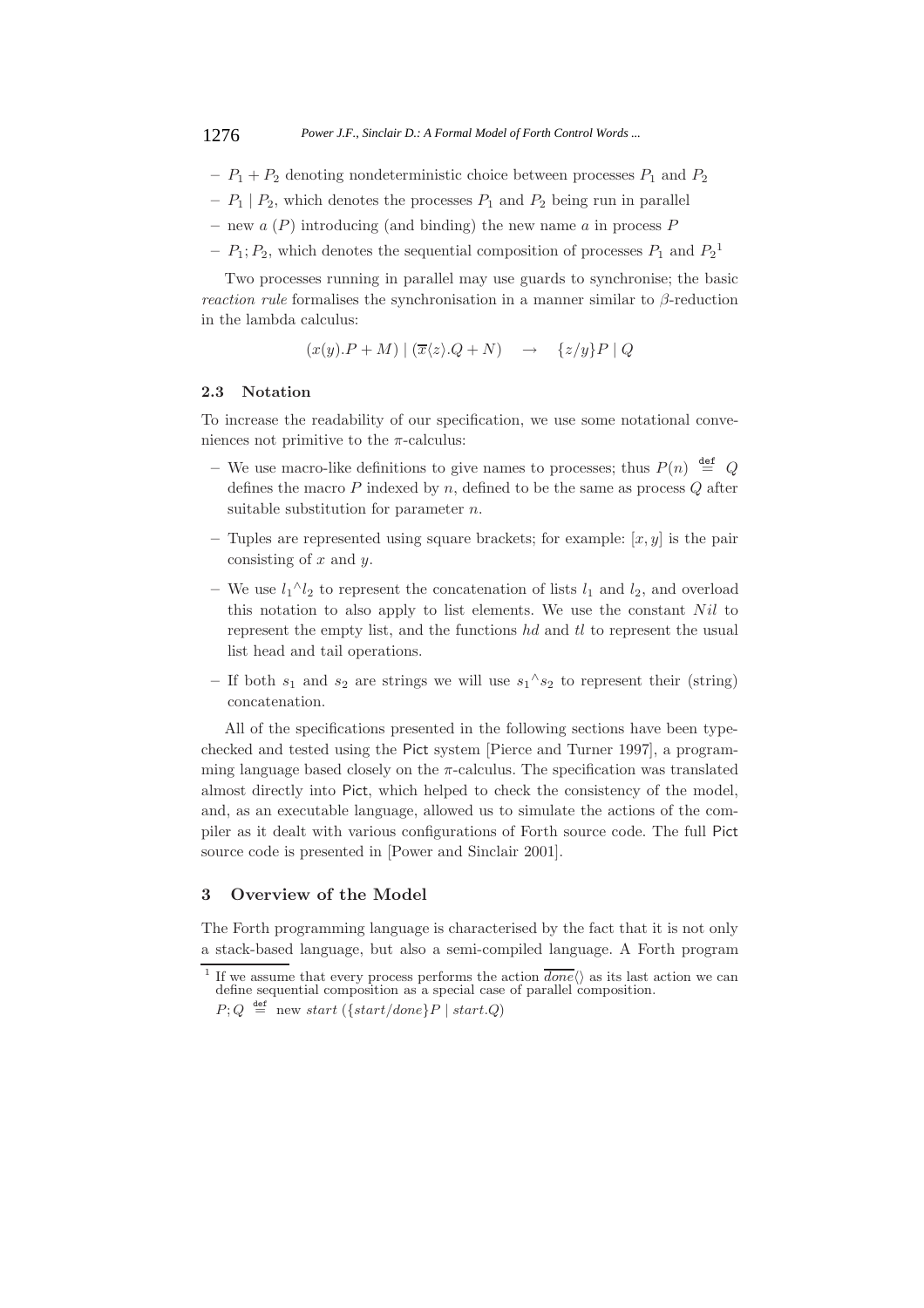```
ForthProgram =
  { WordDefinition }, Ident
 ;
WordDefinition = (* Define an Ident as a sequence of Commands *)
   ":", Ident, { Command }, ";" (* Ordinary word *)
 | ":", Ident, { Command }, "; immediate" (* Immediate word *)
 ;
Command =
  DataCommand
  | CFSCommand
  | ImmediateCommand
   | "postpone", ImmediateCommand
  | "postpone", Ident (* Ident must be an immediate word *)
                                                        (*\text{ Call}/Execute\text{ the word}\text{ Ident}*)| "recurse" (* Recursive call to the current word *)
                                                  (* Return control to the calling word *);
DataCommand = (* Commands that manipulate the data stack *)<br>"drop" | "dup" | "swap" | "tuck" (* Stack manipulation instruction *)
   "drop" | "dup" | "swap" | "tuck" (* Stack manipulation instruction *)
 | "+" | "-" | "*" | "/" (* Standard arithmetic operations *)
  \begin{array}{c}\n\text{``} + \text{''} \quad \text{``} + \text{''} \quad \text{``} + \text{''} \quad \text{``} + \text{''} \quad \text{``} + \text{''} \quad \text{``} + \text{''} \quad \text{``} + \text{''} \quad \text{``} + \text{''} \quad \text{``} + \text{''} \quad \text{``} + \text{''} \quad \text{``} + \text{''} \quad \text{``} + \text{''} \quad \text{``} + \text{''} \quad \text{``} + \text{''} \quad \text{``} + \text{''} \quad \text{``} + \text{''} \quad \text{``(*\;Push\; a\; number\; on\; to\; the\; stack *)\;;
CFSCommand = (* Commands that manipulate the control flow stack *)
  "cs-roll"<br>"cs-pick" (* Copy an item on the control stack *)<br>"cs-pick" (* Copy an item on the control stack *)
                                                  (* Copy an item on the control stack *)
 ;
ImmediateCommand = (* Commands that are executed during compilation *)
  "if" (* Mark the origin of a forward conditional branch *)
  | "ahead" (* Mark the origin of a forward unconditional branch. *)
   | "begin" (* Mark a backward destination *)
                                                           (* Resolve a forward branch *)
  | "again" (* Resolve a backward unconditional branch *)
                                             (* Resolve a backward conditional branch *);
```


consists of a series of words, which can be either Forth standard words or words defined by the user. These words are processed sequentially by the *interpreter*. Each word has an entry in the *dictionary* and the compiled code associated with the word read by the interpreter is retrieved from the dictionary and executed. The effect of each word is to modify the state of one of the Forth stacks.

The Forth language has three stacks. The *data stack* is used to manipulate values; for this paper, we assume all these values are integers. The *return stack* is used to restore the state after a Forth word has been called. The *control-flow stack* is used to implement control flow management. Forth provides a set of standard words that provide a more structured approach to control flow man-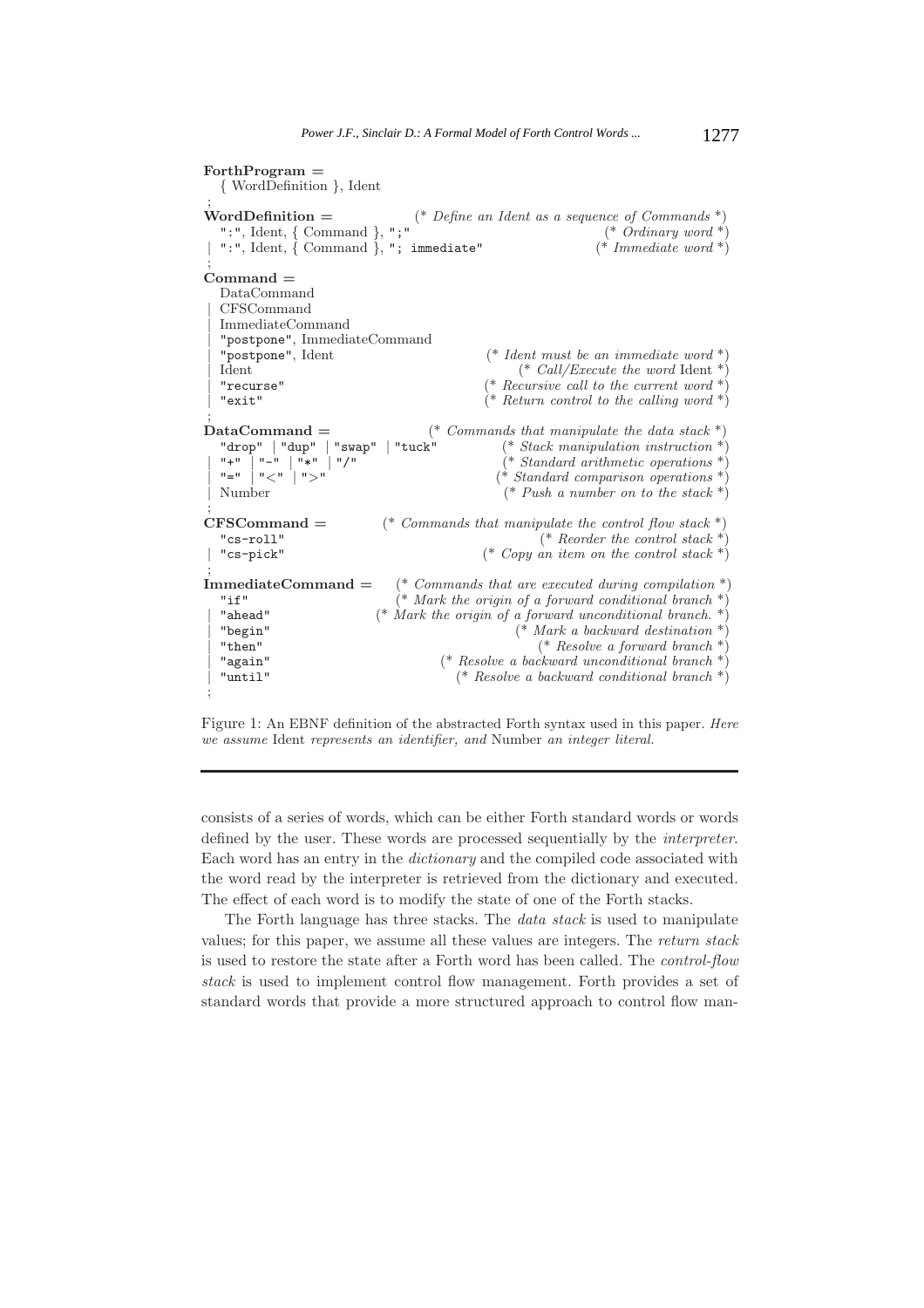agement than the basic low-level branches and labels implemented by many assembly languages.

In this paper we are interested in Forth's approach in providing structured control flow primitives, as we believe that this has a fundamental impact on verification and optimisation, as well as a possible influence on the design of future intermediate representations. We will abstract the syntax of a Forth program to the primitives shown in Figure 1.

We define a Forth program as consisting of a series of word definitions followed by an invocation of one of those words. When a ":" is encountered, a new word is being defined, and the Forth system switches from *interpreter mode* into *compiler mode* until the subsequent ";" or "; IMMEDIATE" is encountered. Each new Forth word is defined in terms of existing Forth words, which are either immediate words or non-immediate words. Immediate words are executed immediately by the compiler whereas non-immediate words have a call to their compiled code appended to the compiled code of the Forth word being defined. It is only when the non-immediate word is subsequently executed by the interpreter that the behaviour defined by the non-immediate word is executed. An immediate word may be preceded by POSTPONE, causing it to be treated as a non-immediate word.

As well as primitives for defining new words, we include the six standard immediate control words if, then, begin, again, until and ahead. These control the generation of branch and labelled instructions by maintaining all labels in the program on the control flow stack. Each of these instructions corresponds to either generating a new label or using an existing label from the control flow stack. The primitives cs-roll and cs-pick are used to change the ordering on the control flow stack without generating any new labels.

We note that the presence of immediate words, with behaviour that is executed at compile-time, considerably complicates the static analysis of Forth programs. Indeed, without the ability to execute such words during the analysis, static analyses such as stack safety checks cannot be fully implemented on Forth code. While immediate words are specific to Forth, echoes of this difficulty can be found in the analysis of  $C++$  programs, where techniques such as template meta-programming [Veldhuizen 1995] can build considerably functionality into the compile-time processing of a program.

Figure 2 gives an overview of our specification of the Forth programming system. It shows the processes that model each component of the Forth system and the channels that carry information between the processes, and should thus be used as a reference when reading the  $\pi$ -calculus specification in Sections 4 and 5. Section 6 provides examples of the interactions between these processes.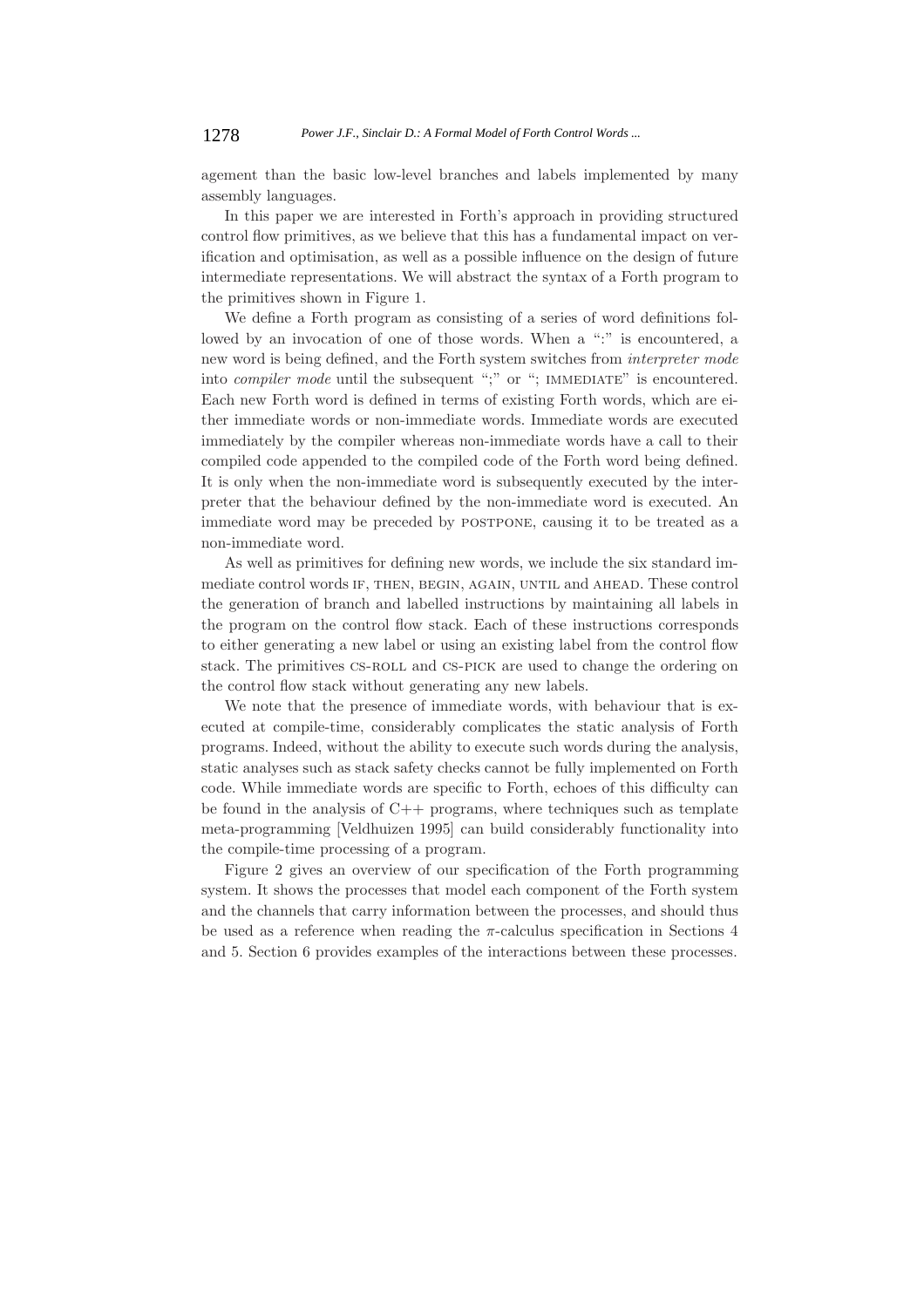

Figure 2: Overview of the specification of the Forth system. *The processes and events depicted here are described by the specifications in Sections 4 and 5.*

 $FORTH(pred, dict) \stackrel{\text{def}}{=}$ *INTERP* | *SOURCE*(prog) | *DICTIONARY*(dict)  $| \text{DATA}(Nil) | \text{CFS}(Nil) | \text{RETURN}(Nil) | \text{genLabel}(1)$ 

Figure 3: Specification of the main processes of the Forth system. *This is the starting point for the processing of some Forth program* prog*, based on an initial dictionary* dict *of pre-defined words.*

# **4 Processing a Forth Program**

Figure 3 is our top level specification of the Forth programming system. The system is the parallel composition of the interpreter process *INTERP*, supplied with Forth source code from *SOURCE*, using the dictionary process *DICTIONARY*, and manipulating the three stacks - the data stack, *DATA*, the control-flow stack, *CFS*, and the return stack, *RETURN*.

In the remainder of this section we describe those processes within the Forth system that interact with the Forth source code, specifically the interpreter,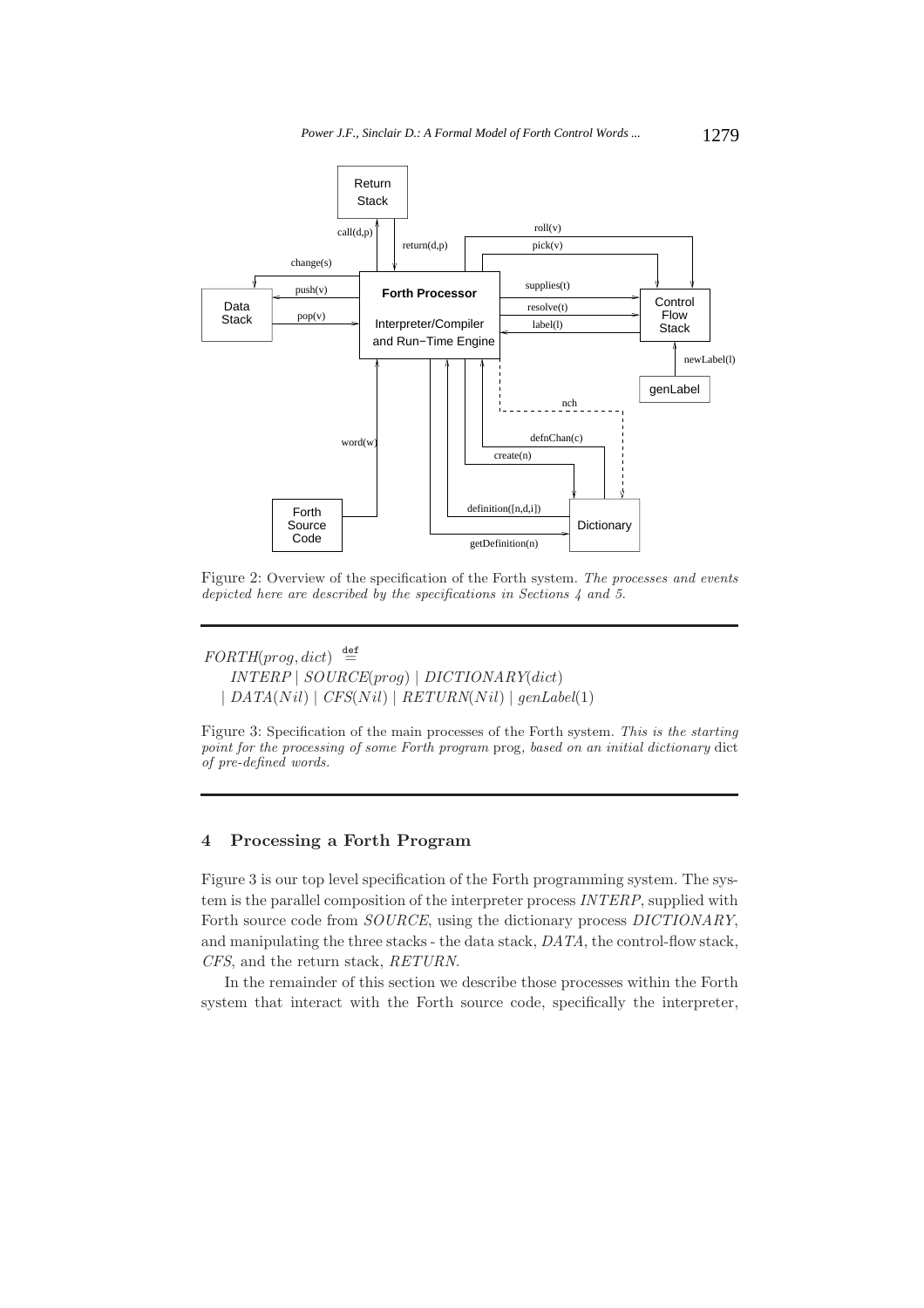$\textit{INTERP} \triangleq$  $word(w)$ . if  $w =$  ":" then  $word(n)$ .*create* $\langle n \rangle$ .*defnChan(nch).COMPILE* $(n, nch)$ else *EXECUTE*(w).*INTERP*

 $\textit{SOURCE}(\textit{prog}) \triangleq$  $word\langle hd\ prog\rangle$ . $SOURCE(tl\ prog)$ 

Figure 4: Specification of the main Forth interpreter loop and the source code process which feeds it.

dictionary and compiler. In Section 5 we describe the remaining processes that deal with compile-time semantics and executing the code.

#### **4.1 The main interpreter loop**

Figure 4 elaborates the definition of the interpreter process, showing its two main sub-processes, the Forth compiler process, *COMPILE*, and the run-time engine process, *EXECUTE*.

When the interpreter reads a word definition, which starts ": *n*", it creates an entry in the dictionary for the word  $n$  and invokes the Forth compiler with the supplied channel *nch*. The compiler translates the word, feeds its definition to the dictionary, and eventually returns control to the interpreter. If the interpreter encounters a word that does not begin a definition then it is executed directly through the *EXECUTE* process.

Both the compilation and interpretation processes in Forth are driven by the source code of the program being processed, in the form of a stream of Forth words. This is modelled in Figure 4 as a simple list of words, represented by the *SOURCE* process, and these are supplied one at a time to the interpreter along the *word* channel.

### **4.2 The Forth Dictionary**

The Forth dictionary is used to hold word definitions, and is defined in Figure 5 as the *DICTIONARY* process. The two primary operations of the dictionary are to add a new word to the dictionary or report on an existing word.

When adding a new word to the dictionary a new channel nch is created specifically for that word at the request of the interpreter. This channel can then be used by the the compiler to supply words from the definition to the dictionary. When the definition is completed then the word  $n$  is marked as either "ORD" or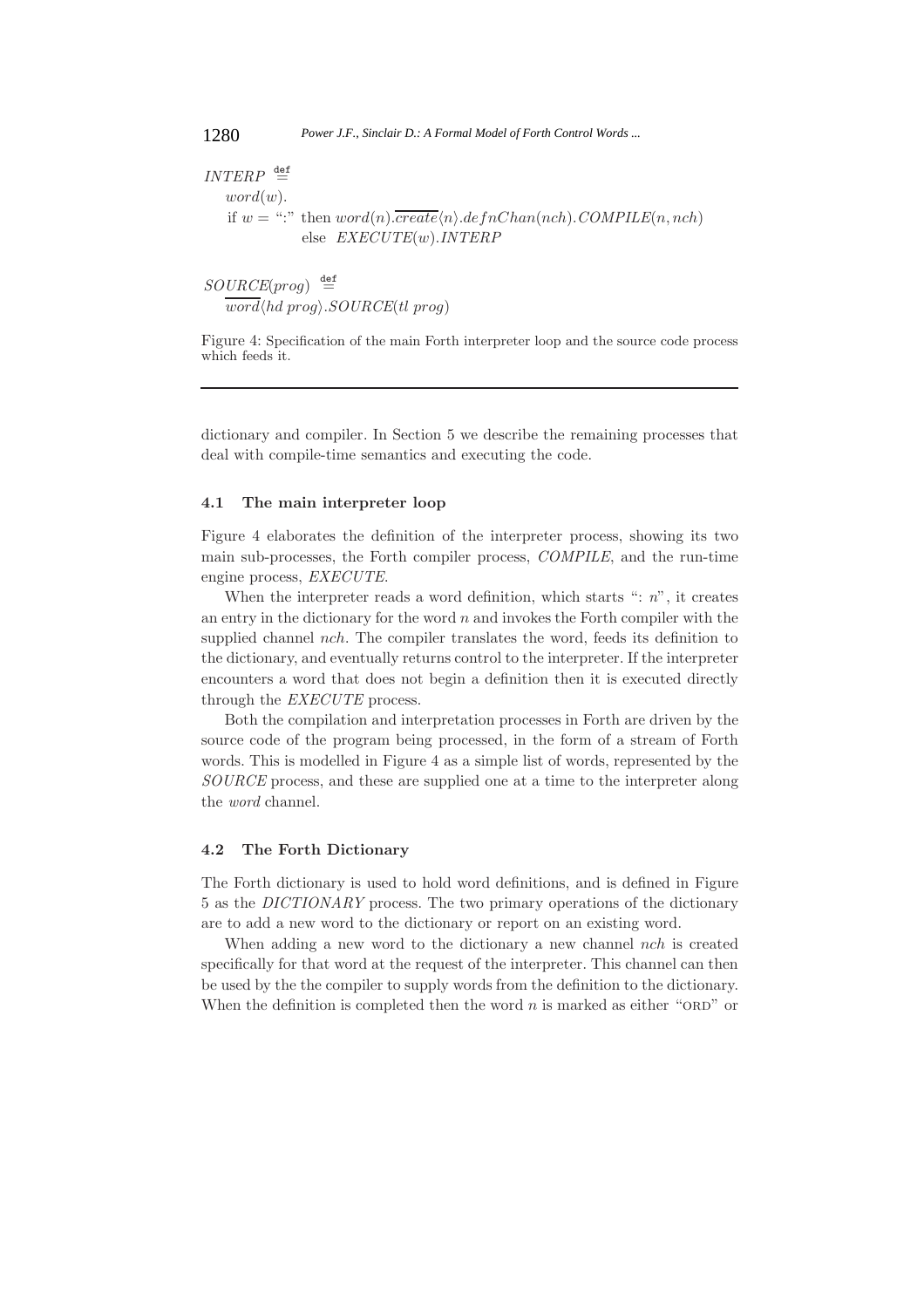$DICTIONARY(w) \stackrel{\text{def}}{=}$  $create(n).$ new nch  $(DICTADD(nch, [n, Nil, "ORD"), w) | \overline{defnChain} \langle nch \rangle)$  $+ getDefinition(n).definition \langle (find\,\,n\,\,w)\rangle. DICTIONARY(w)$  $DICTADD(nch, [n, d, i], w) \stackrel{\text{def}}{=}$  $nch(s)$ . if  $s = done$  then  $DICTIONARY([n, d, i]^\wedge w)$ else if  $s = doneimm$  then *DICTIONARY*([n, d, "IMM"]<sup> $\wedge w$ </sup>) else  $DICTADD(nch, [n, d \land s, i], w)$ 

Figure 5: Specification of the Forth dictionary process which allows word definitions to be created and accessed.

"imm", depending on whether the definition is an ordinary word terminated with ";" or an immediate word terminated with "; IMMEDIATE", and the channel is released.

Reporting on a word  $n$  involves searching the dictionary and returning its definition d and its immediacy status i. Here the function *find* returns a dictionary entry for a given word *n*, or *Nil* if the word is not defined.

### **4.3 A Simple Assembly Language**

In order to describe the operation of the Forth compiler we must consider its output - the compiled code which is stored in the dictionary. To describe this generated code we use a simple assembly language, which we will refer to as SAL consisting mainly of labels and jumps, whose syntax is described in Figure 6. For simplicity we use the Forth data stack and control-flow stack manipulation instructions defined in Figure 1 directly in this assembly language.

We note the similarity here with the  $JVM<sub>I</sub>$  language that has been specified to model the imperative core of Java [Börger and Schulte 1998]. Our language SAL is quite similar to  $JVM_{\mathcal{I}}$ , except that it does not require "load" and "store" instructions, since core Forth does not maintain a separate local variable array.

#### **4.4 The Forth Compiler**

Figure 7 specifies the Compiler process. The compiler reads successive source code words until it reads either ";" or "; IMMEDIATE", relays the appropriate signal to the dictionary, and then returns to the top-level interpreter process.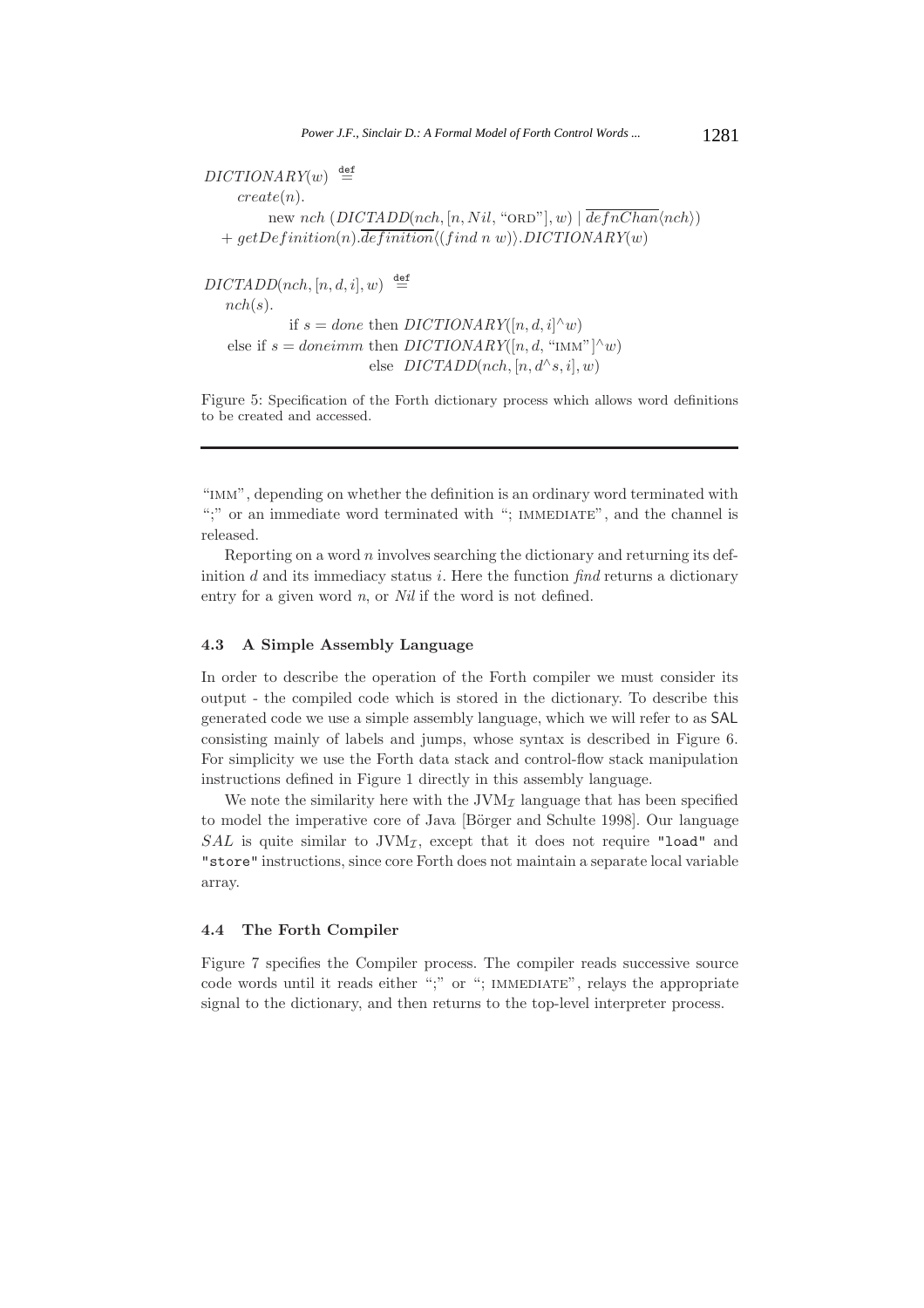```
SimpleAssemblyLanguage =
 {AssemblyInstruction} (* A sequence of (possibly labelled) instructions *)
;
AssemblyInstruction =
 "call", Ident (* Call another word in the Dictionary *)
 | "return" (* Return control to caller *)
 | Ident, ":" (* A label *)
 | "goto", Ident (* Unconditional branch to labelled instruction *)
 | "ifzero", Ident (* Conditional branch to labelled instruction *)
| DataCommand (* As for Forth (see Figure 1) *)
| CFSCommand (* As for Forth (see Figure 1) *)
;
```
1282 *Power J.F., Sinclair D.: A Formal Model of Forth Control Words ...*

**Figure 6:** An EBNF definition of the syntax of SAL, a Simple Assembly Language.

 $COMPILE(n, nch) \stackrel{\text{def}}{=}$  $word(w)$ . if  $isDataCommand(w)$  then  $nch(w)$ .  $COMPILE(n, nch)$ else if  $isCFSCommand(w)$  then  $nch(w)$ .  $COMPILE(n, nch)$ else case  $(w)$  of ";" then  $\overline{nch} \langle done \rangle$ .*INTERP* "; IMMEDIATE" then  $\overline{nch} \langle doneimm \rangle$ .*INTERP* "POSTPONE" then  $word(m) \cdot \overline{nch} \langle m \rangle$ . *COMPILE* $(n, nch)$ "RECURSE" then  $\overline{nch}$ ("call "^n). *COMPILE*(n, nch) "EXIT" then  $\overline{nch}$  ("return").  $COMPLE(n, nch)$ else  $\overline{getDefinition} \langle w \rangle definition(defn).$ if  $defn = [w, d, "ORD"]$  then  $\overline{nch} \langle "call "^w \rangle$ . *COMPILE* $(n, nch)$ else if  $defn = [w, d, "IMM"]$  then *IMMEDIATE* $(n, nch, d)$ else if  $defn = Nil$  then *IMMEDIATE* $(n, nch, [w])$ 

Figure 7: Specification of the main actions of the Forth interpreter and compiler. *The immediate words are dealt with by the* IMMEDIATE *process, described later.*

If the compiler reads a data stack or control-flow stack operation it relays it directly to the compiled code. Here we assume boolean-valued functions *isDataCommand* and *isCFSCommand* to syntactically test if a word is a data stack or control-flow stack operation respectively. If, during compilation, the compiler reads the word POSTPONE it then reads the next word m from the source code and sends that word along channel nch to the dictionary.

If the compiler reads any other word it checks for a dictionary entry for that word. If w is a non-immediate word a subroutine call (represented as "call") to the compiled code for  $w$  is generated and added to the  $n$ 's entry in the dictionary.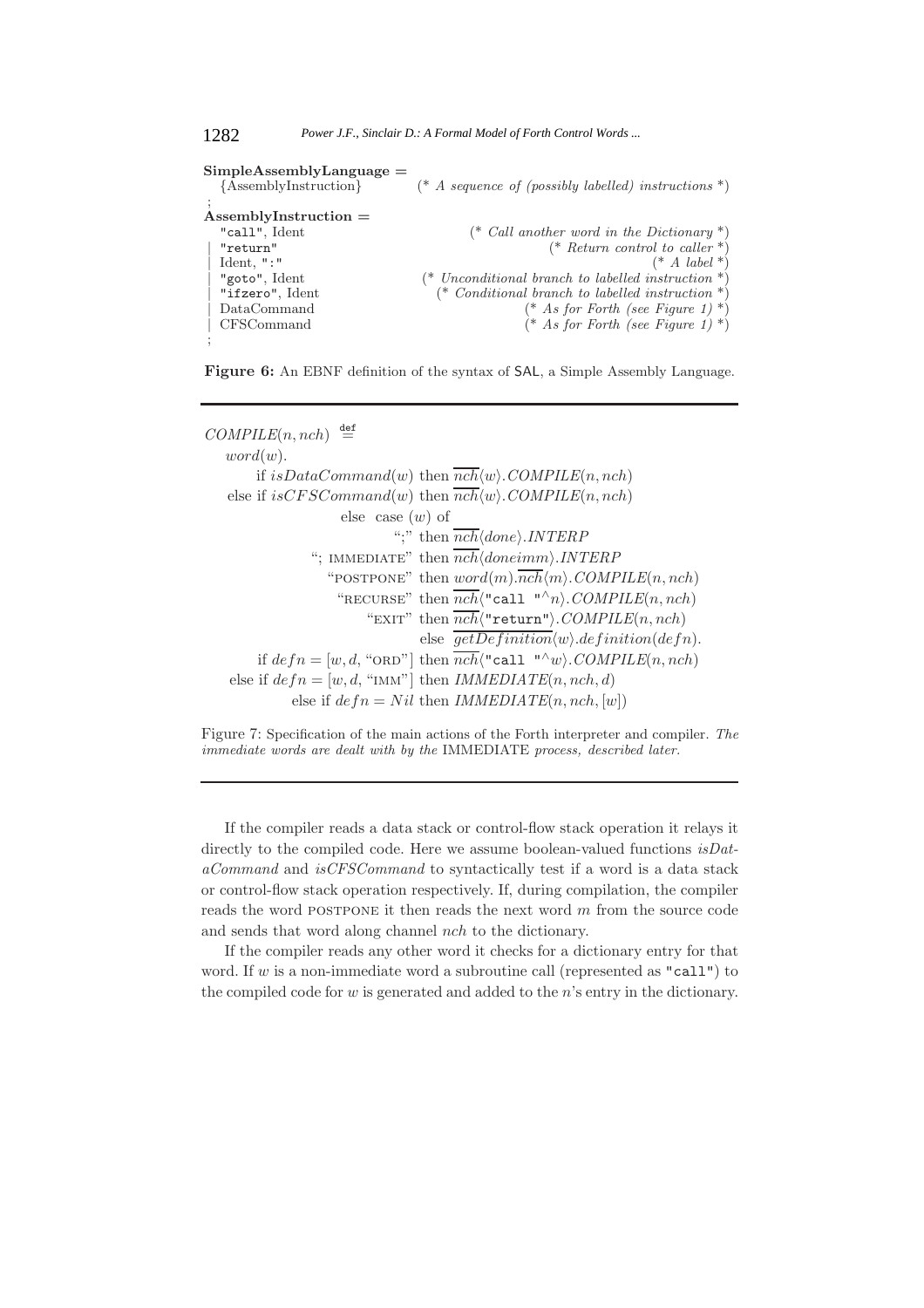$CFS([l_0,t_0]^{\wedge}[l_1,t_1]^{\wedge}\cdot\cdot\cdot^{\wedge}[l_n,t_n])\stackrel{\mathsf{def}}{=}$  $resolve(t_0).label\langle l_0\rangle.CFS([l_1,t_1]^{\wedge}\cdots^{\wedge}[l_n,t_n])$  $+ \ supp lies(t').newLabel(l').label\langle l'\rangle. CFS([l',t']^{\wedge}[l_0,t_0]^{\wedge}[l_1,t_1]^{\wedge}\cdots^{\wedge}[l_n,t_n])$  $+~pick(k).CFS([l_k, t_k]^{\wedge}[l_0, t_0]^{\wedge}[l_1, t_1]^{\wedge} \cdots \wedge [l_n, t_n])$  $+ \text{roll}(k) \text{.} CFS([l_k, t_k]^\wedge [l_0, t_0]^\wedge [l_1, t_1]^\wedge \cdots [l_{k-1}, t_{k-1}]^\wedge [l_{k+1}, t_{k+1}]^\wedge \cdots \wedge [l_n, t_n])$  $genLabel(n) \stackrel{\text{def}}{=}$ 

 $newLabel\langle n \rangle .genLabel(n+1)$ 

Figure 8: Specification of the Forth control-flow stack (*CFS*). *This stack is used for label management, and maintained by the compiler as it processes immediate words.*

If w is an immediate word, or if its definition is not found, the *IMMEDIATE* process, described below in Section 5, takes over to execute the immediate semantics of the word.

# **5 Compile-Time and Run-Time Execution**

In this section we turn to the main focus of our paper, the formal specification of Forth control words. In particular we specify the compile-time activities of the Forth processor, mainly centred around label management via the control-flow stack, as well as code generation and execution.

The execution of immediate words will be described after the control-flow stack is specified since it relies on the control-flow stack to generate the structured control flow.

#### **5.1 The Control-Flow Stack**

The control-flow stack stores [*label*,*type*] pairs that are used by the control flow words IF, THEN, BEGIN, AGAIN, UNTIL and AHEAD, as described in Figure 1. The valid label types are *orig* and *dest*. Pairs are added to the control-flow stack via the *supplies* channel, which also causes the creation of a new label along newLabel. A pair is removed from the control-flow stack when the value on the *resolve* channel matched the *type* of the pair on top of the control-flow stack. In each case, the *label* value of the pair is transmitted by the control-flow stack to the compiler via the *label* channel. The *pick* and *roll* channels are used to modify the control-flow stack in response to CS-PICK and CS-ROLL instructions.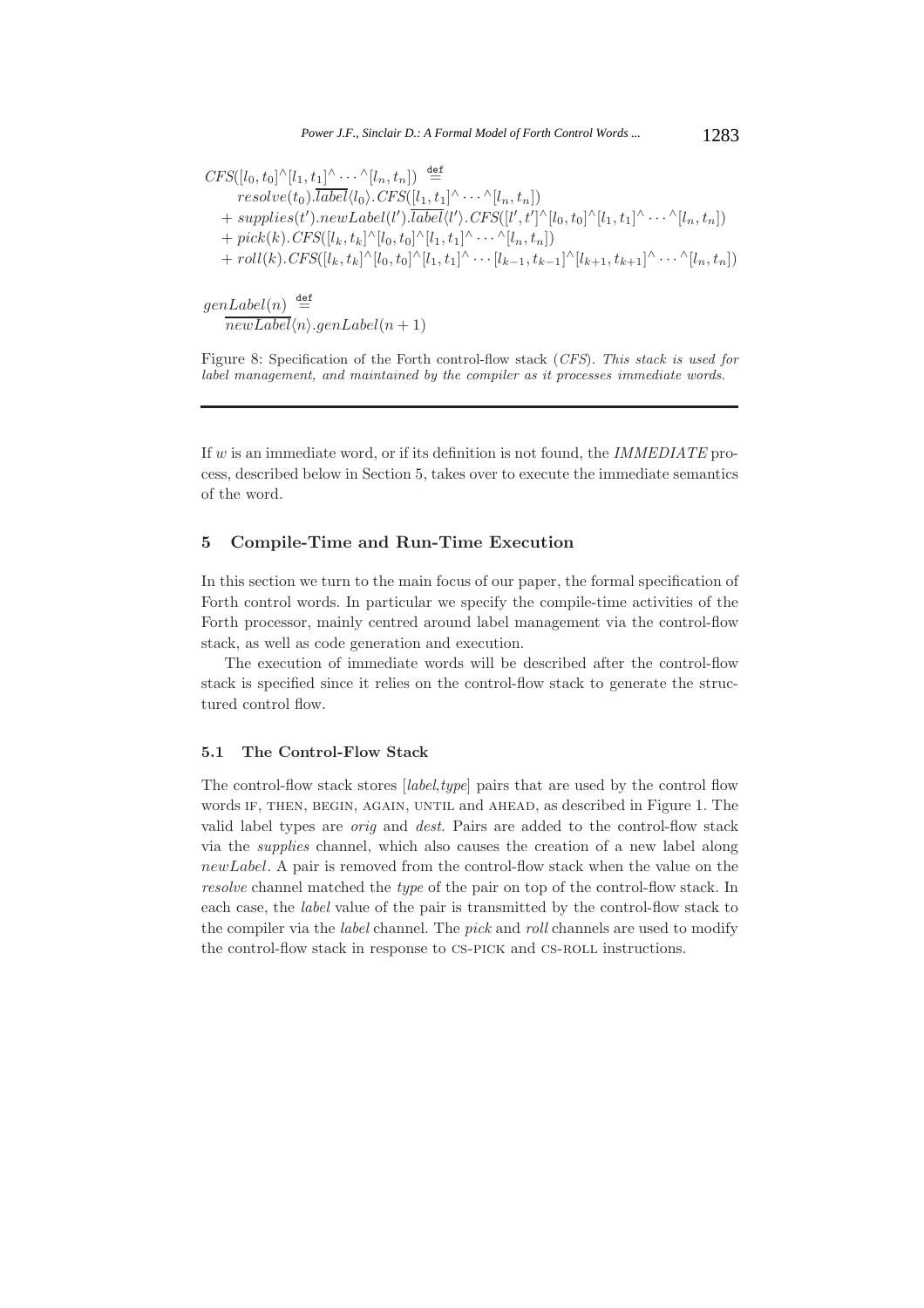```
IMMEDIATE(n, nch, ws) \stackrel{\text{def}}{=}if ws = Nil then COMPILE(n, nch)else IMM(nch, (hd\ ws)).IMMEDIATE(n, nch, (tl\ ws))IMM(nch, w) \stackrel{\text{def}}{=}case (w) of
              "IF" then \overline{supplies}\langle orig\rangle.label(l).\overline{nch}\langle "ifzero "^\wedge l\rangle"THEN" then \overline{resolve}\langle orig \rangle. label(l).\overline{nch}\langle l^{\wedge n} : "\rangle"BEGIN" then \overline{supplies}\langle dest\rangle. label(l).\overline{nch}\langle l^{\wedge n} :"\rangle"AGAIN" then \overline{resolve}\langle dest\rangle. \textit{label}(l).\overline{nch}\langle "goto "^\wedge l\rangle"UNTIL" then \overline{resolve}\langle dest\rangle. label(l).\overline{nch}\langle "ifzero "^\wedge l\rangle"AHEAD" then \overline{supplies}\langle orig\rangle.label(l).\overline{nch}\langle "goto "^l\rangleelse STACKEXEC(w)
```


# **5.2 Executing Immediate Words at Compile Time**

Figure 9 specifies the execution of immediate words at compile-time. Here, *IMMEDIATE* uses the sub-process *IMM* to process each of the words one at a time. When the *IMM* process receives the immediate Forth words if, then, begin, again, until or ahead it performs the corresponding actions on the control-flow stack, and generates either a label, conditional jump or unconditional jump as appropriate.

For example, in the case of the conditional forward branch (IF) a request for a label of type *orig* is sent to the control-flow stack and the label  $l$  is then received along label. The conditional branch "ifzero l" is sent along the code channel. A subsequent THEN word issues a  $\overline{resolve}\langle orig \rangle$  to the control-flow stack and receives a label  $l$ . The label "1:" will then be appended to the compiled code.

The process *STACKEXEC* carries out an stack-based operation on the data stack or control flow stack as appropriate, and is defined in Figure 10 below.

## **5.3 The Data Stack**

Figure 10 specifies the data stack process, where we model this stack as a list of integer values  $(v_0 \wedge v_1 \wedge \cdots \wedge v_n)$ . Values can be added to the front of the list via the *push* channel or removed from the front of the list in response to a *pop* signal. The *change* channel allows us to send those commands that change the stack without any other input or output. As well as some standard Forth stack manipulation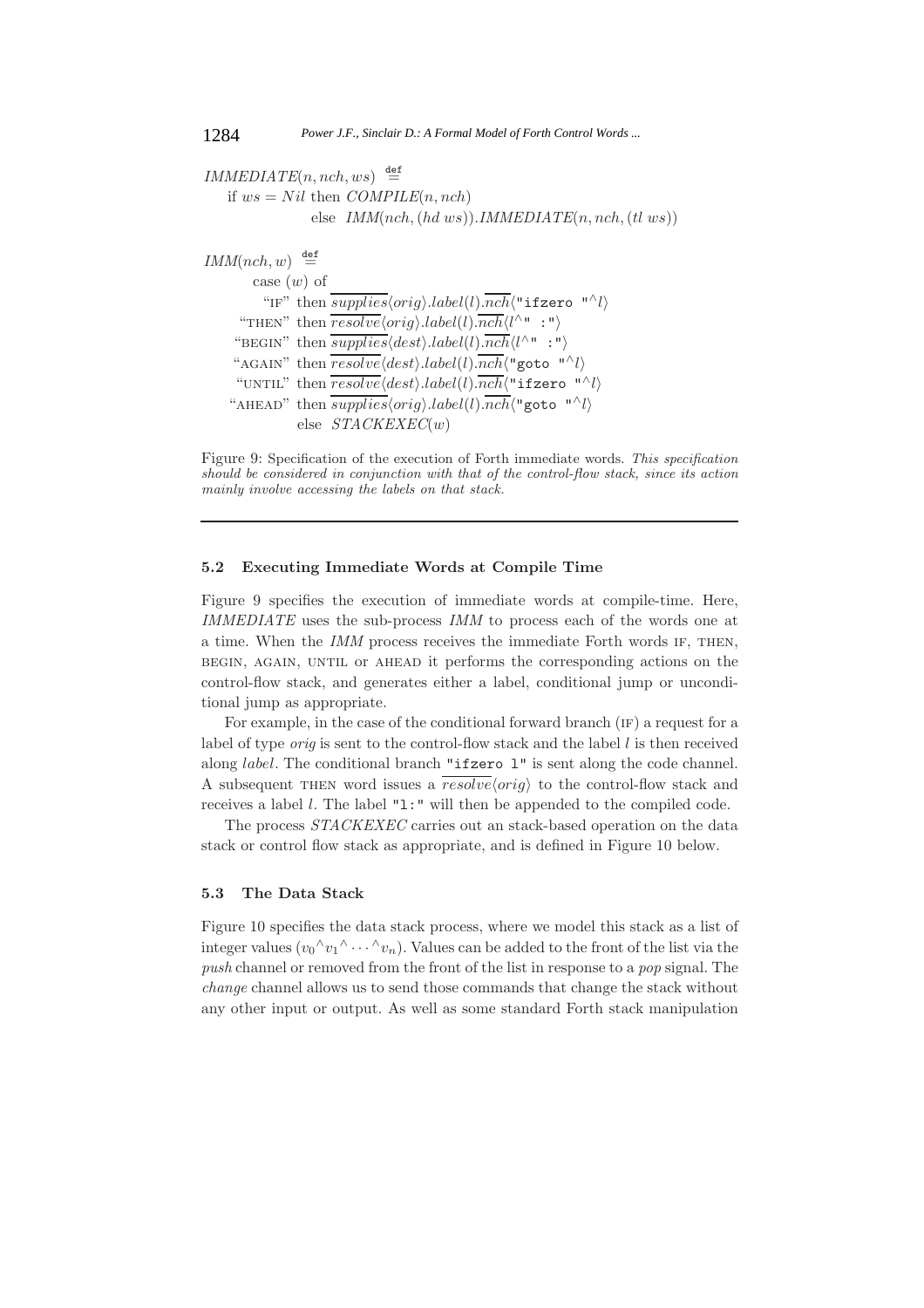$DATA(v_0 \land v_1 \land \ldots \land v_n) \stackrel{\text{def}}{=}$  $push(v).DATA(v^{\wedge}v_0^{\wedge}v_1^{\wedge} \cdots \wedge v_n)$  $+ \overline{pop} \langle v_0 \rangle$ .*DATA* $(v_1 \land \cdots \land v_n)$  $+ change(w)$ . case  $(w)$  of "DROP" then  $DATA(v_1 \wedge \cdots \wedge v_n)$ "DUP" then  $DATA(v_0 \wedge v_0 \wedge v_1 \wedge \cdots \wedge v_n)$ "SWAP" then  $DATA(v_1 \wedge v_0 \wedge \cdots \wedge v_n)$ "TUCK" then  $DATA(v_0 \wedge v_1 \wedge v_0 \wedge \cdots \wedge v_n)$ *op* then  $DATA((f_{op} v_1 v_0)^{\wedge} \cdots {\wedge} v_n)$ where  $op \in \{``+", ``-", ``*,'', ''', ''\}'' = "$ , "<", ">"} and  $f_{op}$  is the corresponding integer operation

 $STACKEXEC(w) \stackrel{\text{def}}{=}$ if  $(w = "CS-PICK")$  then  $pop(v)$ .  $\overline{pick}\langle v \rangle$ else if  $(w = "c$ s-ROLL") then  $pop(v) \cdot \overline{roll} \langle v \rangle$ else if  $isNumber(w)$  then  $push\langle w\rangle$ else if  $isDataCommand(w)$  then  $change\langle w\rangle$ 

Figure 10: Specification of *DATA*,the Forth data stack, and *STACKEXEC*, a process that dispatches instructions to the control-flow and data stack as appropriate.

commands we include integer arithmetic and comparison operations. Each of the operations received along the *change* channel corresponds directly to a operation that can be used in the Forth source code.

The *STACKEXEC* process, also defined in Figure 10, handles requests from either the compiler or run-time engine to access either the control-flow stack or the data stack. We note that both of the control-flow stack instructions "cs-pick" and "cs-roll" first retrieve an integer from the data stack before performing the appropriate operation on the control-flow stack.

# **5.4 The Run-Time Engine**

The final step in our definition is to give a run-time semantics for the compiled word definitions. Through the specifications given above, these Forth definitions have been compiled into the simple assembly language SAL of Figure 6. The semantics of SAL are given in Figure 11.

The process *EXECUTE* was called by the interpreter in Figure 7, and its purpose is to execute a word whose definitions in SAL has been retrieved from the dictionary. It does this by calling the sub-process *EXEC* which effectively maintains a program counter as we step through the code.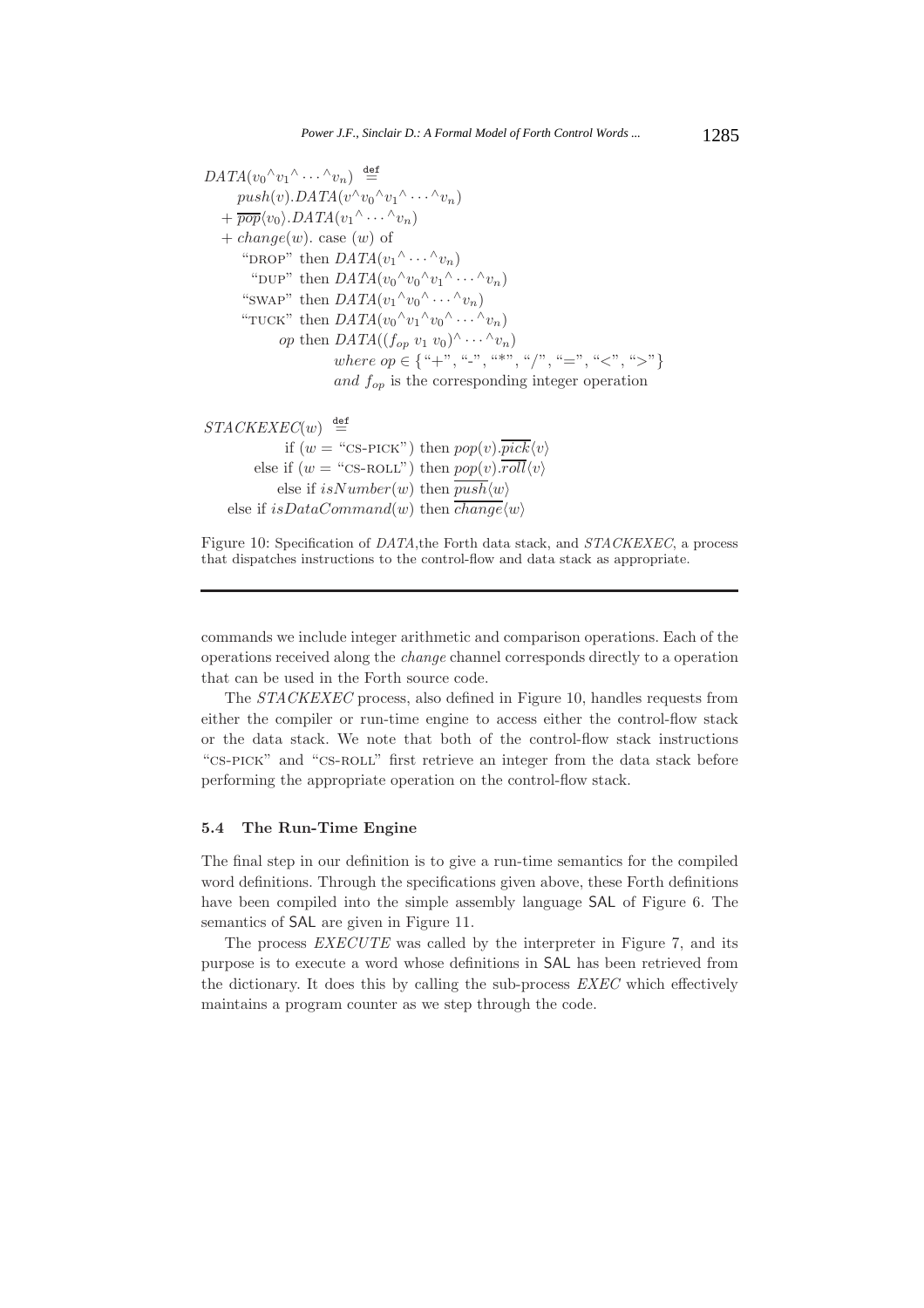$EXECUTE(w) \stackrel{\text{def}}{=}$  $EXEC([\texttt{"call "^w,w",\texttt{"eof"}}], 0)$  $EXEC(d,p) \stackrel{\text{def}}{=}$ case  $(at(d, p))$  of "eof" then  $\tau$ ("call "^w<sub>1</sub>) then  $call\langle [d, p+1]\rangle$ .  $\overline{getDefinition} \langle w_1 \rangle \ldotp definition([w_1, d_1, "ORD"]).$  $EXEC(d_1, 0)$ "return" then  $return([d_1, p_1])$ . *EXEC*( $d_1, p_1$ )  $(l^{\wedge n}:")$  then  $\tau$ *.EXEC*( $d, p+1$ ) ("goto "<sup> $\wedge$ </sup>l) then *EXEC*(*d*, locate(*d*, l)) ("ifzero "^l) then  $pop(v)$ . if  $(v = 0)$  then  $EXEC(d, locate(d, l))$ else  $EXEC(d, p+1)$ else  $STACKEXEC(at(d, p)).EXEC(d, p+1)$ 

 $RETURN(w) \stackrel{\text{def}}{=}$  $call([d, p]).$ *RETURN* $([d, p]$ <sup> $\wedge$ </sup>*w*)  $+ \overline{return} \langle (hd w) \rangle$ .*RETURN*(tl w)

Figure 11: Specification of *EXECUTE*, the run-time execution engine, and *RETURN*, the return stack.

The *EXEC* process is parameterised by a list of assembly SAL instructions, being the definition of a Forth word, and a location within that list. As well as a special case for "eof" denoting completion, the *EXEC* process has one case for each of the five kinds of assembly instructions, along with two cases handling instructions for the data stack and control-flow stack.

The "call" and "return" instructions push and pop the program counter to the return stack, while the conditional and unconditional jumps simply modify the current program counter. To aid us in this we assume the existence of a function  $at(d, p)$  returning the instruction at position p in list d, and a function  $locate(d, l)$  returning the location of label l in the list d.

The return stack is simply a stack of program counters. Its two channels, *call* and *return* are just appropriate versions of push and pop operations. The definition of the return stack is given as the process *RETURN* in Figure 11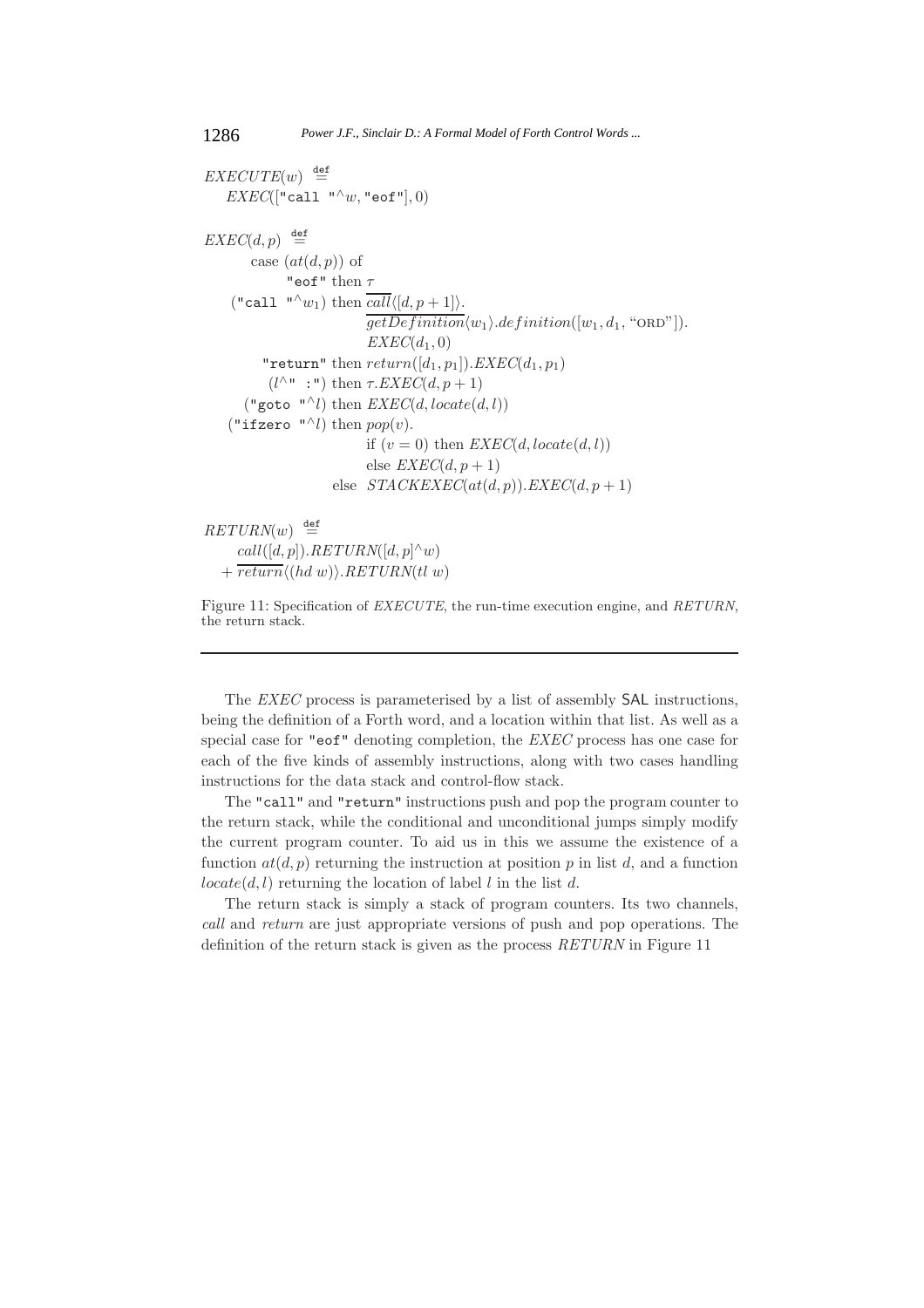

Figure 12: Standard definitions of the Forth control words while and repeat, along with a definition of FACT<sub>W</sub>, which uses them to calculate the factorial of a number.

# **6 Some Examples of Compiling Forth Control Words**

In this section we provide an example of the use of the semantics given in previous sections. In particular, we show how Forth's IF/THEN, WHILE and RECURSE constructs are handled by our semantics, and we prove the equivalence of two definitions of a factorial program, one using the while construct, the other using recursion. The approach here should be contrasted with high-level languages with built-in nested control structures, as well as with assembly and virtual machine languages that must rely on unstructured test and branch instructions.

We have simulated the operation of the Forth compiler over these and other examples through a translation of the  $\pi$ -calculus specification into the Pict programming language. Because of the close relationship between Pict and the  $\pi$ calculus there is a strong correspondence between the specifications presented in previous sections and the Pict code, apart from some minor administrative details. The Pict simulation takes a list of Forth word definitions corresponding to the syntax in Figure 1, and translates them into the simple assembly language, SAL, of Figure 6, executing any compile-time semantics in the process. The Pict simulation then uses the basic run-time semantics for **SAL** to run the program, producing an appropriate result on the data stack.

#### **6.1 An Example of Compile-Time Semantics**

In this subsection we demonstrate the working of the *COMPILE* and *IMMED-IATE* processes and their interaction with the control-flow stack. The example we use is a simple implementation of the factorial function using a loop. To define an equivalent of the while loop in Forth, we follow the ISO standard and define two extra control words, while and repeat, and use these in our definition of the factorial function,  $FACT\_W$ . The definitions are given in Figure 12.

The compiler will first process the definitions of the two immediate words, storing a definition of WHILE as "IF 1 CS-ROLL" and a definition of REPEAT as "AGAIN THEN". Since all immediate words in these definitions are preceded by postpone, no compile-time evaluation is done here.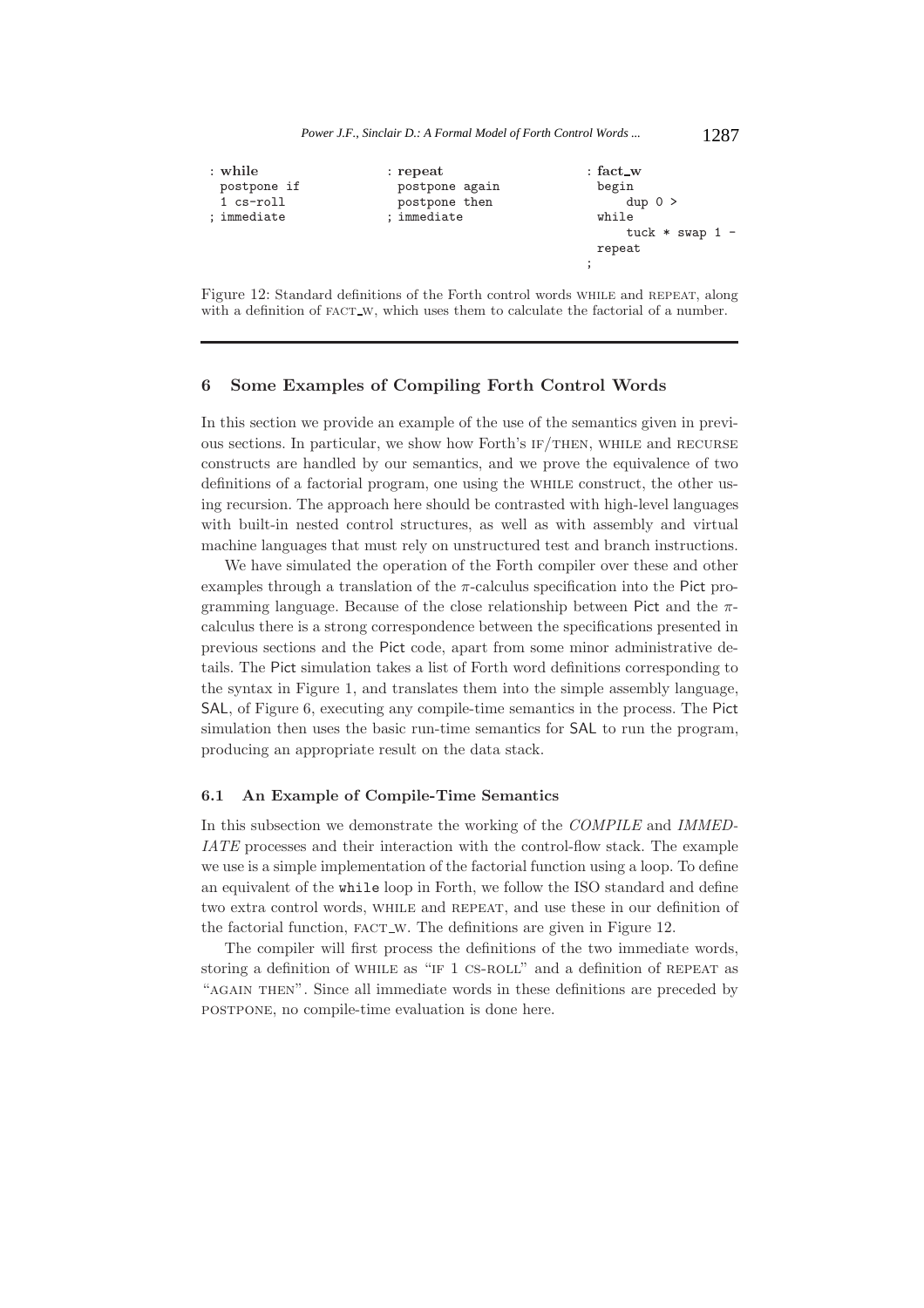| Process                 | Word                  | Control Flow Stack   Output               |               |
|-------------------------|-----------------------|-------------------------------------------|---------------|
| <i><b>INTERP</b></i>    | : FACT_W              |                                           | "fact_w = $"$ |
| <i>IMMEDIATE</i>        | <b>BEGIN</b>          | $[L_1, \text{dest}]$                      | $"L_1':"$     |
| <b>COMPILE</b>          | DUP $0 >$             | $L_1$ dest                                | "dup $0 >$ "  |
| <b>COMPILE</b>          | <b>WHILE</b>          | $L_1$ , dest                              |               |
| <i>IMMEDIATE</i>        | ΙF                    | $[L_1, \text{dest}]$ $[L_2, \text{orig}]$ | "ifzero L_2"  |
| <i>IMMEDIATE</i>        | 1 CSROLL              | $[L_2, \text{orig}]$ $[L_1, \text{dest}]$ |               |
| <i>COMPILE</i>          | $TUCK$ $*$ SWAP $1$ - | $[L_2, orig] [L_1, dest]$                 | "tuck * swap  |
| <i>COMPILE</i>          | <b>REPEAT</b>         | $[L_2, \text{orig}]$ $[L_1, \text{dest}]$ |               |
| <i><b>IMMEDIATE</b></i> | <b>AGAIN</b>          | $L_2$ , orig                              | "goto L_1"    |
| <i>IMMEDIATE</i>        | <b>THEN</b>           |                                           | $"L_2$ :"     |

Figure 13: Compiling the definition of program fact w. *The table shows the process, the current Forth word , the labels on the control-flow stack, and the generated* SAL *code.*

However, when processing the definition of FACT\_W, three compile-time words are used: the built-in word begin, and the two immediate words that we have just defined. Figure 13 provides an outline trace of the actions of the processes in the specification when processing FACT\_W. As can be seen, the immediate words manipulate the labels on the control-flow stack to provide the correct SAL output

As mentioned earlier, Forth programmers are not restricted to a predefined set of control structures, but are free to devise new combinations of the control words to construct more exotic control patterns. Appendix A.3 of the ISO standard gives some examples of Forth versions of common and not-so-common control patterns.

#### **6.2 An equivalence proof**

As well as providing a formal definition of the compilation process, our specification also provides the basis for proving equivalence between programs. In this subsection we demonstrate the use of the run-time semantics in proving equivalence between the while-loop version of factorial given in the previous subsection, and a recursive version.

We can define a recursive version of factorial using the immediate words IF and THEN which generate and resolve a single label. A recursive definition of a factorial word, along with its corresponding output in SAL, is shown in Figure 14.

Let us refer to the Forth program consisting of the definitions of FACT\_W and FACT\_R from Figures 13 and 14 as as FACT\_FS. Each version of the factorial function needs a counter on the stack to start with, and this can be disposed of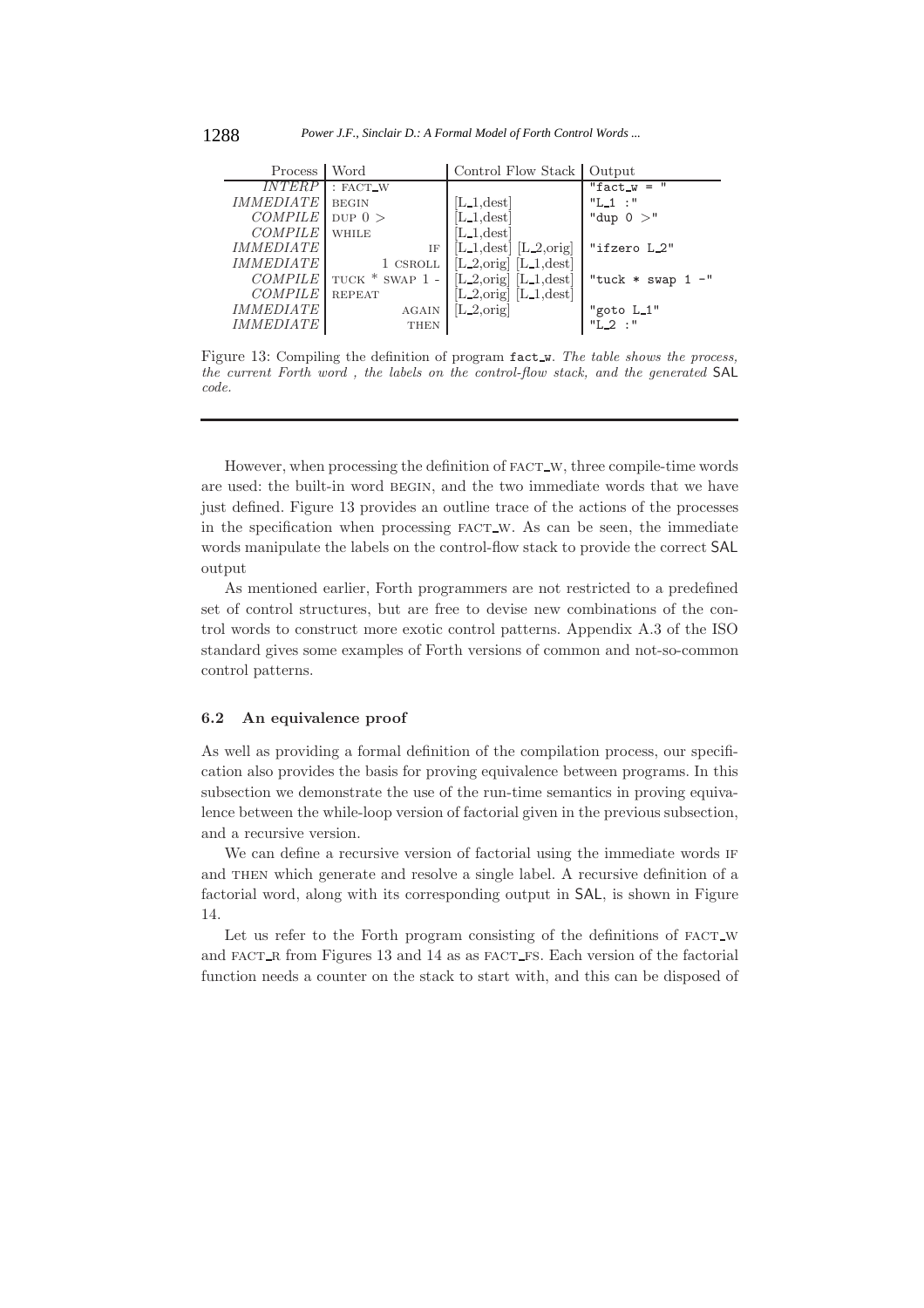| Process   Word        |                          | Control Flow Stack   Output |                                         |
|-----------------------|--------------------------|-----------------------------|-----------------------------------------|
| $INTERP$ : FACT_R     |                          |                             | "fact_ $r =$ "                          |
| $COMPLE$ pup 0 >      |                          | $[L_2, \text{orig}]$        | "dup $0 >$ "                            |
| IMMEDIATE             |                          | $[L_2, \text{orig}]$        | "ifzero L_2"                            |
|                       | $COMPLE$ TUCK * SWAP 1 - | $[L_2,\text{orig}]$         | "tuck * swap $1 -$ "<br>  "call fact_r" |
| $COMPLE$ RECURSE      |                          | $[L_2, \text{orig}]$        |                                         |
| <b>IMMEDIATE</b> THEN |                          |                             | $"L_2$ :"                               |

Figure 14: Compiling the definition of program fact\_r. We have numbered the (sole) *label here as* "L\_2" *to facilitate comparison with the* FACT\_W

after the calculation; thus for convenience we define the syntactic macro:

$$
test(f, n) = [1, n, f, \text{DROP}]
$$

We would like to show that for any natural number  $n$ , the while-loop and recursive versions of the factorial program are equivalent from the point of view of the data stack.

> $FORMH(FACT_FS^{\wedge} test(FACT_W, n), Nil)$  $\approx$  *FORTH*(*FACT\_FS*<sup> $\wedge$ </sup>test(*FACT\_R, n*), Nil)

That is, ignoring the effect of "call" and "return" instructions on the return stack, the two programs are functionally equivalent. We do not have space here to follow the full set of transitions through, but we present an outline of the proof below, highlighting the impact on the processes *DATA* and *EXEC*. <sup>2</sup>

#### **6.2.1 Proof Outline**

The proof is by induction on the value on top of the data stack before the execution of FACT\_W or FACT\_R, which we refer to as  $n$ .

**Case**  $n = 0$  (inductive base)

Here, with 0 on the data stack, the rules of Figure 10 give rise to the set of reductions for fact w

$$
DATA(0^{\wedge} \cdots) \mid EXEC("L_1; ", 0)
$$
\n
$$
\xrightarrow{\tau} DATA(0^{\wedge} \cdots) \mid EXEC("dup", 1)
$$
\n
$$
\xrightarrow{change(dup)} DATA(0^{\wedge} 0^{\wedge} \cdots) \mid EXEC("0", 2)
$$
\n
$$
\xrightarrow{push(0)} DATA(0^{\wedge} 0^{\wedge} 0^{\wedge} \cdots) \mid EXEC(">", 3)
$$
\n
$$
\xrightarrow{change(\succ)} DATA(0^{\wedge} 0^{\wedge} \cdots) \mid EXEC("ifzero L_2", 4)
$$

<sup>2</sup> The *EXEC* process is parameterised by the current word definition and a position in that definition. To simplify the proof presentation, we show only the "current" word in the definition as the first parameter of *EXEC*.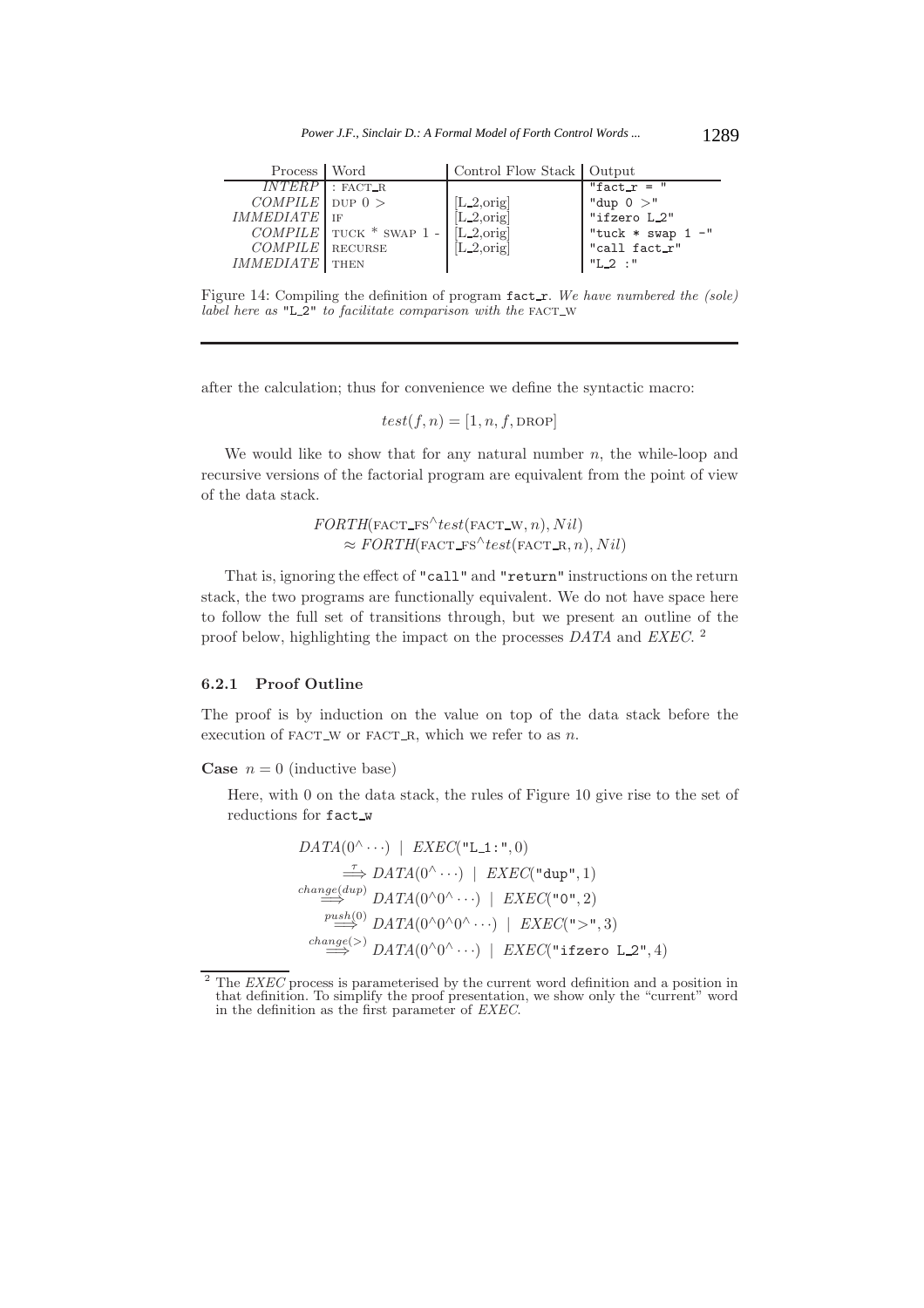The transitions for  $\texttt{fact}\_\texttt{r}$  are almost identical for these instructions, except for the first label. After executing the comparison instructions the counter is just before the conditional jump, and from Figure 11 we can deduce that we execute the jump instruction, leading to:

$$
DATA(0^{\land}0^{\land} \cdots) \mid EXEC("ifzero L_2", 4)
$$
  
\n
$$
\Rightarrow DATA(0^{\land} \cdots) \mid EXEC("L_2 : ", 11)
$$

Clearly, this is equivalent for both  $fact_w$  and  $fact_r$ , since in each case "L\_2 :" is at the end of the word definition.

#### **Case**  $n > 0$  (inductive step)

By the opposite argument to that given in the base case, we can show that when  $n$  is on the top of the stack:

$$
DATA(n^{\wedge} n^{\wedge} \cdots) | EXEC("ifzero L_2", 4)
$$
  
\n
$$
\stackrel{*}{\Longrightarrow} DATA(n^{\wedge} \cdots) | EXEC("tuck", 5)
$$

From Figure 11 and then Figure 10 we can show that from this state, with  $n$  on top of the data stack, and  $v$  as the answer just underneath it, we get the following series of transitions:

$$
DATA(n^{\wedge}v^{\wedge}\cdots) \mid EXEC("tuck", 5)
$$
\n
$$
\xrightarrow{change(tuck)} DATA(n^{\wedge}v^{\wedge}n^{\wedge}\cdots) \mid EXEC("**", 6)
$$
\n
$$
\xrightarrow{change(*)} DATA((v*n)^{\wedge}n^{\wedge}\cdots) \mid EXEC("swap", 7)
$$
\n
$$
\xrightarrow{change(swap)} DATA(n^{\wedge}(v*n)^{\wedge}\cdots) \mid EXEC("1".8)
$$
\n
$$
\xrightarrow{push(1)} DATA(1^{\wedge}n^{\wedge}(v*n)^{\wedge}\cdots) \mid EXEC("-* , 9)
$$
\n
$$
\xrightarrow{change(-)} DATA((n-1)^{\wedge}(v*n)^{\wedge}\cdots) \mid EXEC("goto L.1", 10)
$$

The important point here is that the execution of these instructions has decremented the value on top of the stack by 1, which gives us the link to the inductive hypothesis.

The jump instruction in fact w returns control to the start of the loop body, so we have that:

$$
\begin{array}{c} \textit{DATA}(n^{\wedge} \cdots) \mid \textit{EXEC}([\texttt{"L-1:"} , \cdots, \texttt{"goto L-1"}], 0) \\ \qquad \Longrightarrow \textit{DATA}((n-1)^{\wedge} \cdots) \mid \textit{EXEC}([\texttt{"L-1:"} , \cdots, \texttt{"goto L-1"}], 0) \end{array}
$$

For the recursive version,  $fact_r$ , the recursive call also returns control to the top of the program, adding an extra return address to the control stack<sup>3</sup>

$$
DATA(n^{\wedge} \cdots) \mid EXEC([\text{"dup", \cdots, "call fact_r"], 0})
$$
  
\n
$$
\stackrel{*}{\Longrightarrow} DATA((n-1)^{\wedge} \cdots) \mid EXEC([\text{"dup", \cdots, "call fact_r"], 0})
$$

 $\overline{3}$  Corresponding to:  $RETURN(\cdots) \stackrel{*}{\Longrightarrow} RETURN([fact_r, 10]^{\wedge} \cdots)$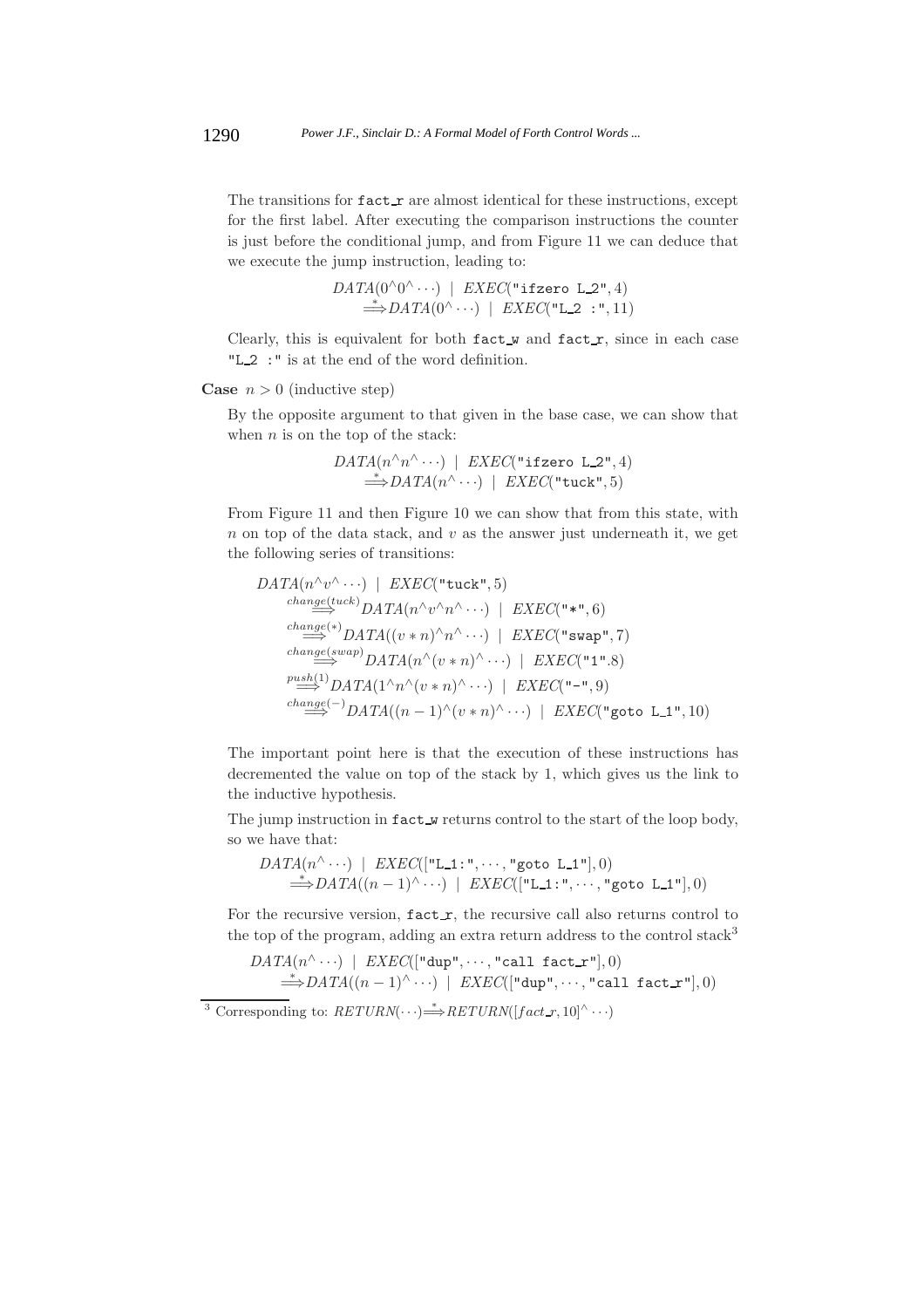By the inductive hypotheses fact w and fact r are equivalent with  $(n - 1)$ on the data stack, and this completes the proof.

While the above proof is manually constructed, it provides the raw structure for proving equivalence between Forth programs. In general to prove equivalence between two programs we would need to demonstrate that a weak bisimulation exists between their representation in the  $\pi$ -calculus. Typically, it would be necessary to state a suitable abstraction over the three Forth stacks to provide the equivalence. For example, two programs achieving the same task should probably be neutral from the point of view of the control-flow and return stacks, and should have the same effect on a specified top section of the data stack.

# **7 Conclusions and Further Work**

In this paper we have presented a formal specification of aspects of the Forth programming language, in particular the processes involved in the compilation of Forth control words. We see the contribution of this work falling into three main categories:

- **–** *The formal specification of aspects of the Forth system.* As a stack-based machine, Forth exhibits many features similar to other stack-based languages, a technology crucial to embedded systems. We hope that a formal study of Forth constructs can act as a foundation for the study and comparison of such stack-based languages, and contribute to the verification of their safety properties.
- **–** *A formal explication of Forth control structures.* The compilation of Forth control words, being a mixture of syntactically simple, but nonetheless structured constructs, is unique to Forth. The study of such structures can contribute to the general field of research surrounding the user of low-level control structures that facilitate the data-flow analysis process, central to, for example, bytecode verification in the JVM.
- **–** *The use of the* π*-calculus in programming language specification.* As mentioned in Section 2, this approach gives a different perspective to traditional compositional semantics. Such a specification is particularly suited to languages with little syntactic structure that have to interact with a number of different data structures or devices.

We have already noted the basic similarity between Forth programs and stack-based virtual machines such as the JVM or CLR. Indeed, as we noted when comparing our semantics to those of  $JVM<sub>\mathcal{I}</sub>$ , Forth code represents a further level of abstraction, where the mode of dealing with local variables has not yet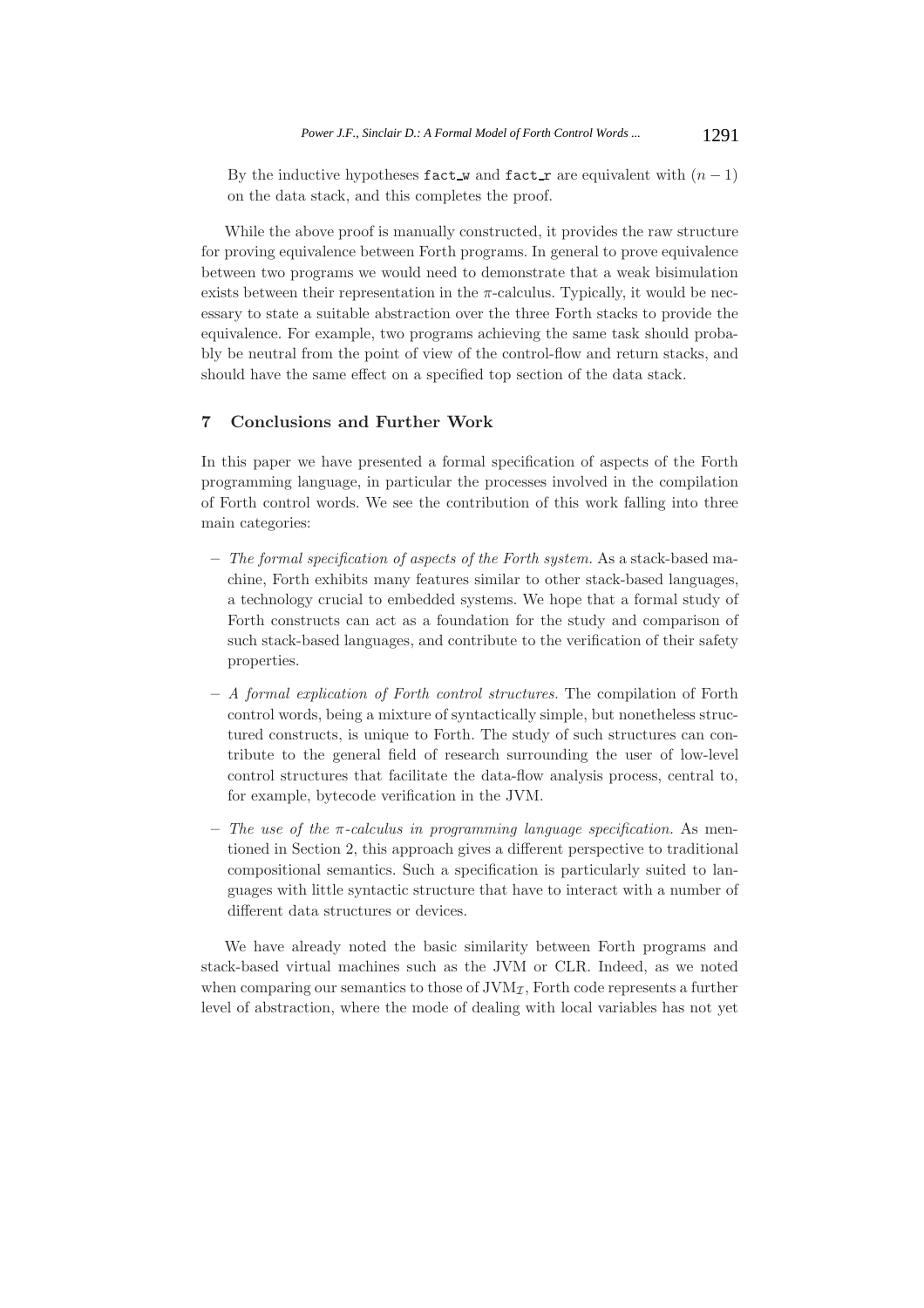been made concrete. As such, a semantics of the core of Forth may be seen as a common foundation for stack-based virtual machines and even register-based virtual machines such as Parrot [Sugalski 2003], and this is an area we intend to investigate further. The contribution of research on Forth to the optimisation of the JVM has been well-noted [Ertl et al. 2002], and it is our hope that a similar contribution may be exacted in the semantic domain.

#### **References**

- [Barr and Frank 1997] Barr, M. and Frank, B. Java: Too much for your system? *Embedded Systems Programming*, pages 24–32 (May, 1997).
- [Börger and Schulte 1998] Börger, E. and Schulte, W. Defining the Java virtual machine as a platform for provably correct Java compilation. In *2nd International Symposium on Mathematical Foundations of Computer Science*, Brno, Czech Republic (August 24-28, 1998).
- [ECMA-335 2001] ECMA-335. *Common Language Infrastructure (CLI)*. European Computer Manufacturers Association (December, 2001).
- [Ertl et al. 2002] Ertl, M. A., Gregg, D., Krall, A., and Paysan, B. vmgen a generator of efficient virtual machine interpreters. *Software–Practice and Experience*, 32(3):265–294 (2002).
- [Franz 1998] Franz, M. Open standards beyond Java: On the future of mobile code for the internet. *Journal of Universal Computer Science*, 4(5):521–532 (May, 1998).
- [Gosling et al. 1996] Gosling, J., Joy, B., and Steele, G. *The Java Language Specification*. Addison Wesley (1996).
- [Hennessy 1990] Hennessy, M. *The Semantics of Programming Languages*. Wiley (1990).
- [ISO 1997] ISO. *ISO/IEC 15145:1997 Information technology Programming languages - Forth*. International Standards Organisation (1997).
- [Knaggs 1993] Knaggs, P. J. *Practical and Theoretical Aspects of Forth Software Development*. PhD thesis, University of Teesside (March, 1993).
- [Koopman 1989] Koopman, P. J. *Stack Computers: the new wave*. Ellis Horwood (1989).
- [Lindholm and Yellin 1996] Lindholm, T. and Yellin, F. *The Java Virtual Machine Specification*. Addison Wesley (1996).
- [Milner 1999] Milner, R. *Communicating and Mobile Systems: the Pi-Calculus*. Cambridge University Press (1999).
- [Moore and Leach 1970] Moore, C. H. and Leach, G. *FORTH A Language for Interactive Computing*. Mohasco Industries Inc., Amsterdam, NY (1970).
- [Pierce and Turner 1997] Pierce, B. C. and Turner, D. N. Pict: a programming language based on the  $\pi$ -calculus. Technical report, Computer Science Department, Indiana University (1997).
- [Pöial 1993] Pöial, J. Some ideas on formal specification of Forth programs. In *Euro-FORTH conference on the FORTH programming language and FORTH processors*, Marianske Lazne, Czech Republic (October 15-18, 1993).
- [Pöial 2003] Pöial, J. Program analysis for stack based languages. In *EuroFORTH conference on the FORTH programming language and FORTH processors*, Herefordshire, UK (October 17-19, 2003).
- [Power and Sinclair 2001] Power, J. and Sinclair, D. A formal model of Forth control words in the Pi-calculus - and its animation in Pict. Technical Report Technical Report NUIM-CS-TR-2001-03, Dept. of Computer Science, National University of Ireland, Maynooth (February, 2001). Source code available from: http://www.cs.may.ie/~jpower/Research/pi-forth.